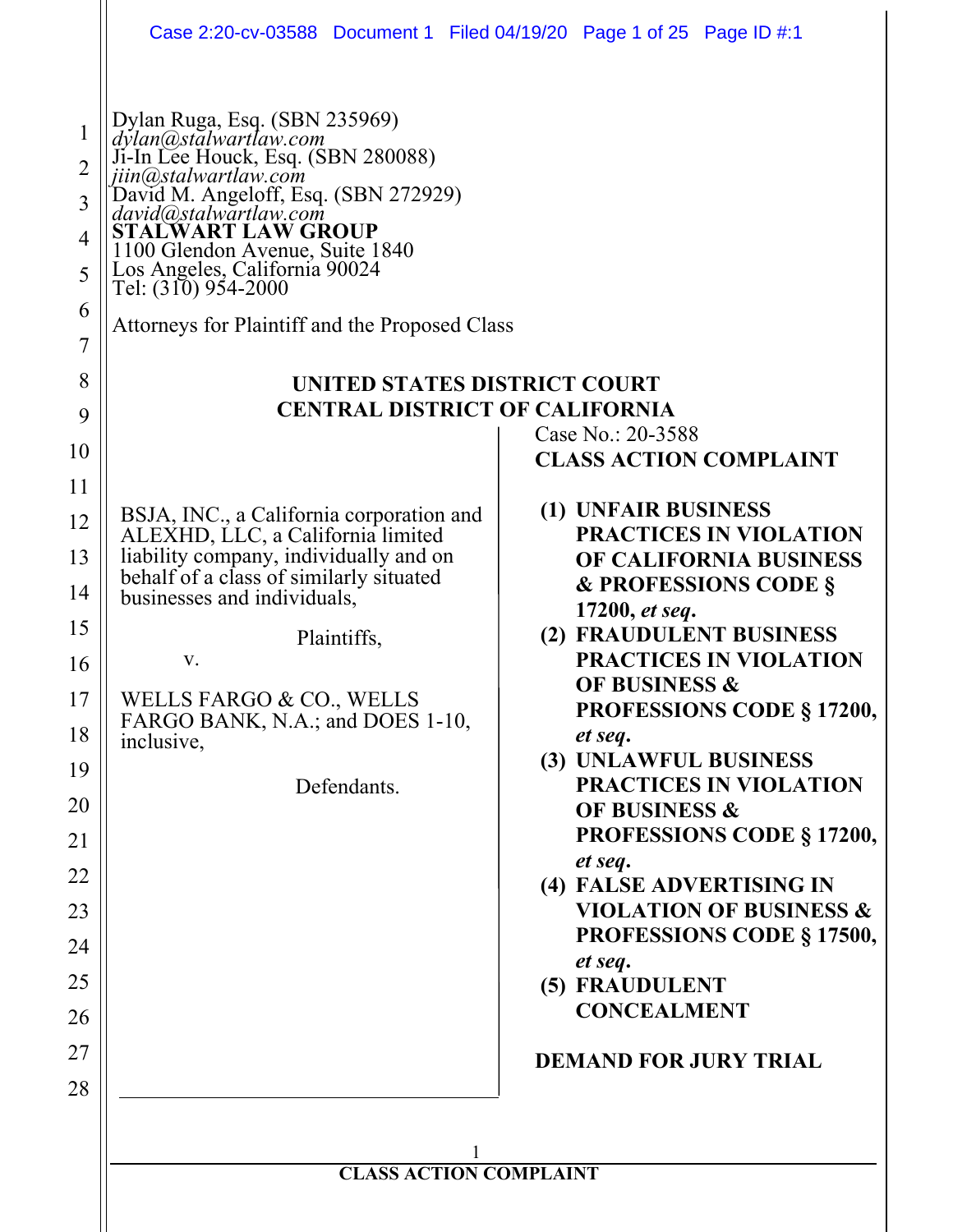Plaintiffs BSJA, Inc. and Alexhd, LLC bring this class action complaint on behalf of themselves and those similarly situated (hereinafter "PLAINTIFF SMALL BUSINESS OWNERS") against Defendants WELLS FARGO & CO., WELLS FARGO BANK, N.A., and DOES 1-10, inclusive, (hereinafter "Wells Fargo") to stop Defendants' unlawful conduct and to obtain redress for all persons and businesses injured by Defendants' conduct. For its class action complaint, Plaintiffs allege as follows based upon their personal knowledge and upon information and belief, including investigation conducted by their attorneys.

## **INTRODUCTION**

1. Wells Fargo has, once again, prioritized corporate greed at the expense of its small business customers.

2. Rather than processing Paycheck Protection Program ("PPP") applications on a first-come, first-served basis as required by the rules governing that program, Wells Fargo prioritized loan applications seeking higher loan amounts because processing those applications first generated larger loan origination fees for the banks.

3. Making matters worse, Wells Fargo concealed from the public that it was reshuffling the PPP applications it received and prioritizing the applications that would make the bank the most money. As a result, thousands of small businesses—including the plaintiff in this action—trusted that Wells Fargo would process the applications on a first come, first served basis.

4. Had Wells Fargo been honest, small businesses could have (and would have) submitted their PPP applications to other financial institutions that were processing applications on a first-come, first-served basis.

5. As a result of Wells Fargo's dishonest and deplorable behavior, however, thousands of small businesses that were entitled to loans under the PPP were left with nothing because Wells Fargo chose to maximize its loan origination

1

2

3

4

5

6

7

8

9

10

11

12

13

14

15

16

17

18

19

20

21

22

23

24

25

26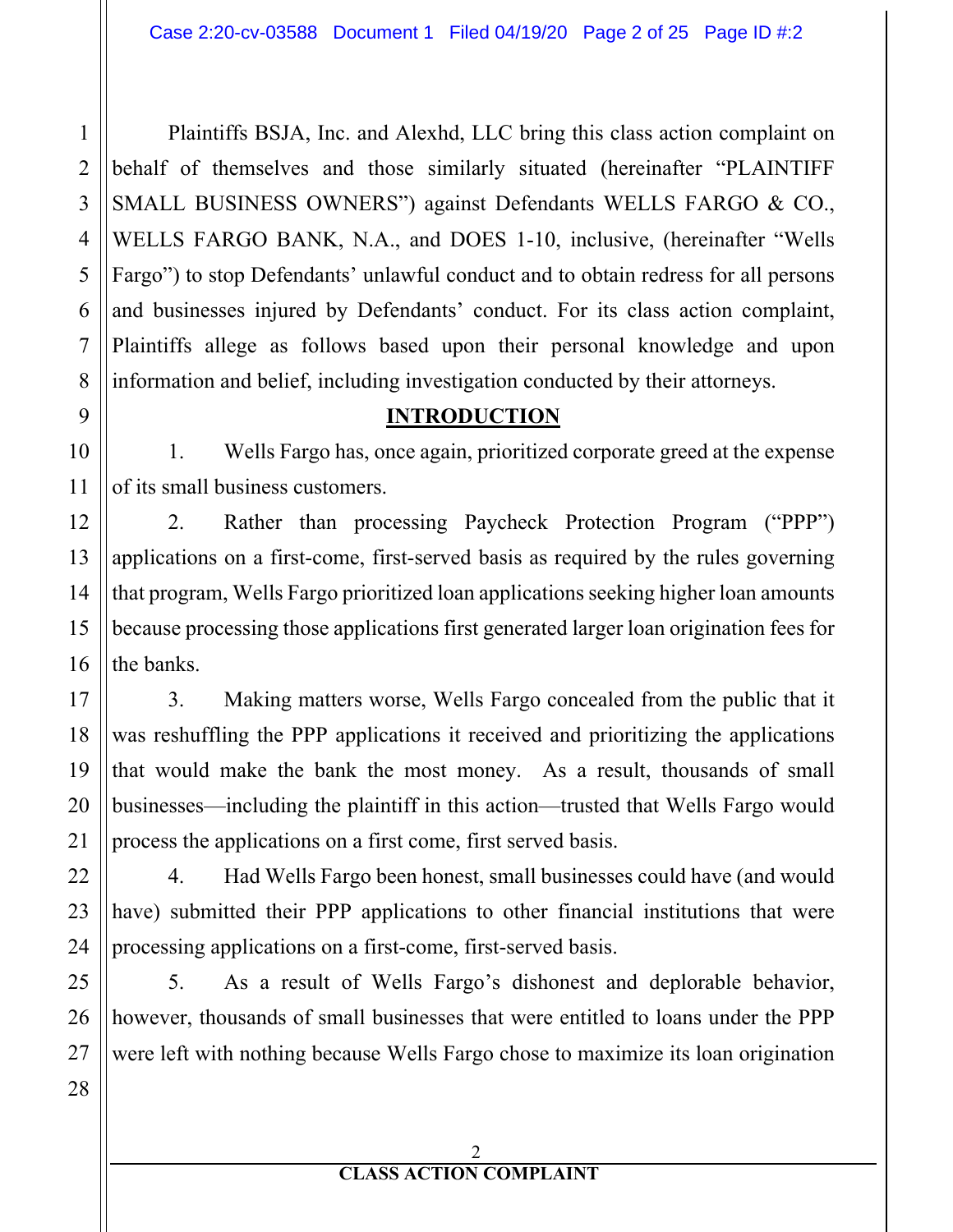1 fees rather than comply with the rules of the program and serve the needs of its small business customers.

### **BACKGROUND**

6. Small businesses are the backbone of the American economy. Indeed, about half of the people that work in America work for a small business. These businesses and their employees have been hit hard due to the global COVD-19 pandemic.

7. On March 11, 2020, the COVID-19 outbreak was characterized as a pandemic by the World Health Organization (WHO). On March 19, 2020, Governor Gavin Newsom issued an executive Stay at Home Order in the State of California in order to slow the spread of COVID-19.

8. On March 25, 2020, in response to the economic fallout of the COVID-19 crisis, The United States Senate passed the Coronavirus Aid, Relief, and Economic Security Act, also known as the CARES Act. The CARES Act passed the House the next day and was signed into law by President Trump on March 27, 2020. The legislation included \$377 billion in federally guaranteed loans to small businesses and established a \$500 billion government lending program for distressed companies. Unprecedented in size and scope, the legislation was the largest-ever economic stimulus package in U.S. history, amounting to 10% of the total U.S. gross domestic product.

9. As part of the CARES Act, the Federal Government Created a \$349 billion loan program, called the "Paycheck Protection Program" (PPP), for small businesses with funds available for loans originated from February 15 through June 30, 2020. The PPP intended to provide American small businesses with eight weeks of cash-flow assistance through 100 percent federally guaranteed loans. The loans are backed by the United States Small Business Administration (SBA). The SBA is a United States government agency that provides support to entrepreneurs and small businesses. The loans were backed by the Federal Government and SBA but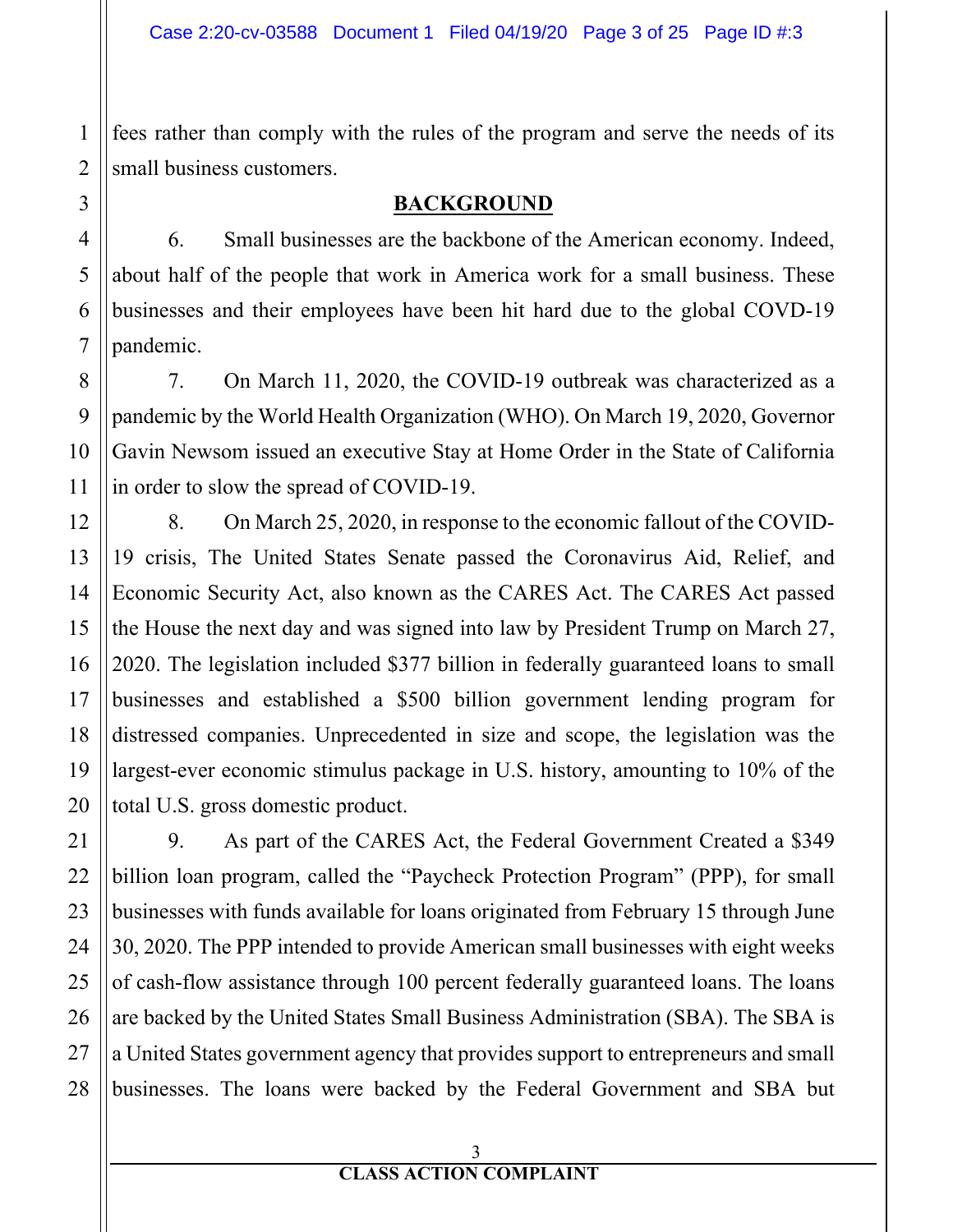administered by private banks. One of the most important aspects of the PPP loans is that the terms provide criteria for loan forgiveness through a process that incentivizes companies to retain, and not "lay off", employees during this crisis.

10. It was the express intent of the US Senate and Congress in passing the CARES Act that the funds be used to support small businesses, particularly rural businesses, veteran owned businesses, woman owned businesses, and businesses owned by socially and economically disadvantaged persons.<sup>1</sup> The text of the Bill itself provides "It is the sense of the Senate that the Administrator should issue guidance to lenders and agents to ensure that the processing and disbursement of covered loans prioritizes small business concerns and entities in underserved and rural markets, including veterans and members of the military community, small business concerns owned and controlled by socially and economically disadvantaged individuals (as defined in section  $8(d)(3)(C)$ ), women, and businesses in operation for less than 2 years."

11. At President Trump's signing of the CARES Act, ranking member of the House Small Business Committee Representative Steve Chabot (R-Ohio) praised the legislation as giving small businesses a great chance to reopen.<sup>2</sup> Senator Marco Rubio (R-Fl), Chairman of the Senate Small Business and Entrepreneurship stated that the "bipartisan small business package…will provide emergency relief so that millions of American workers can keep their jobs and millions of small businesses can stay open."3 Senate Majority Whip, Senator John Thune (R-SD) stated that the funds provided by the CARES Act "will deliver relief to small businesses to help them and their workers weather this storm."4

1 H.R.748(P)(iv) - CARES Act

<sup>2</sup> REMARKS BY PRESIDENT TRUMP AT SIGNING OF H.R.748, THE CARES ACT, 2020 WL 1485787, at \*67 <sup>3</sup> (Sen. Rubio, Press Release, 3/25/2020 https://www.rubio.senate.gov/public/index.cfm/pressreleases?ContentRecord\_id=D08E8A75-546A-4C56-A890-B948048E9B5C) 4

<sup>&</sup>lt;sup>4</sup> (Sen. Thune, Press Release, 3/25/2020 https://www.thune.senate.gov/public/index.cfm/pressreleases?ID=CA914CF0-5C3D-4A02-B6F2-84925B5467BD)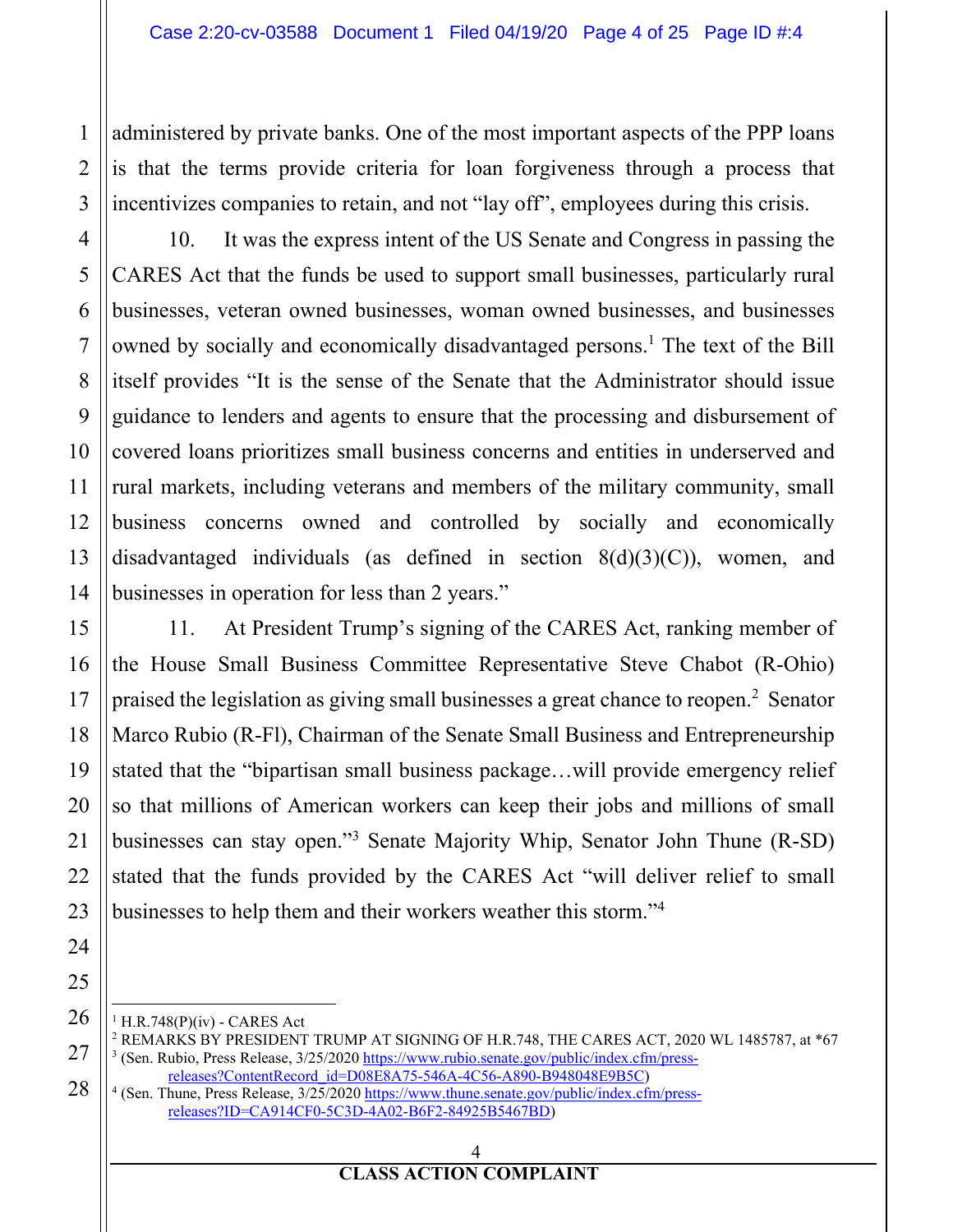12. Wells Fargo communicated to the public that they intended to follow the law and direct the PPP funds to the small businesses that Congress and the Senate intended to help. Wells Fargo CEO Charlie Scharf said in an interview "We are committed to helping our customers during these unprecedented and challenging times, but are restricted in our ability to serve as many customers as we would like under the PPP. While all businesses have been impacted by this crisis, small businesses with fewer than 50 employees and nonprofits often have fewer resources. Therefore, we are focusing our efforts under the Paycheck Protection Program on these groups."<sup>5</sup>

13. The United States Department of the Treasury announced that starting April 3, 2020, small businesses and sole proprietorships could apply for and receive loans to cover their payroll and other certain expenses through existing SBA lenders.<sup>6</sup> Starting April 10, 2020, independent contractors and self-employed individuals could apply.7

14. Within this context, Wells Fargo served as an intermediary between small businesses and federal funds. Not only did Wells Fargo encourage PLAINTIFF SMALL BUSINESS OWNERS to apply, Wells Fargo encouraged PLAINTIFF SMALL BUSINESS OWNERS to act fast. Wells Fargo told potential applicants "[w]e encourage you to apply as soon as possible."

15. Evidently, time was of the essence. In fact, the Small Business Administration Regulations that govern the PPP funds mandated that the funds be distributed "first come, first served."<sup>8</sup> There was a line, a "queue". If you applied

<sup>6</sup> https://home.treasury.gov/system/files/136/PPP--Fact-Sheet.pdf

<sup>7</sup> *Id.*

1

2

3

4

5

<sup>5</sup> https://www.businesswire.com/news/home/20200405005041/en/Wells-Fargo-Receives-Strong-Interest-Paycheck-**Protection** 

<sup>8</sup> SMALL BUSINESS ADMINISTRATION Interim Final Rule § *m.* [Docket No. SBA-2020- 0015] 13 CFR Part 120 Business Loan Program Temporary Changes; Paycheck Protection Program RIN 3245-AH34.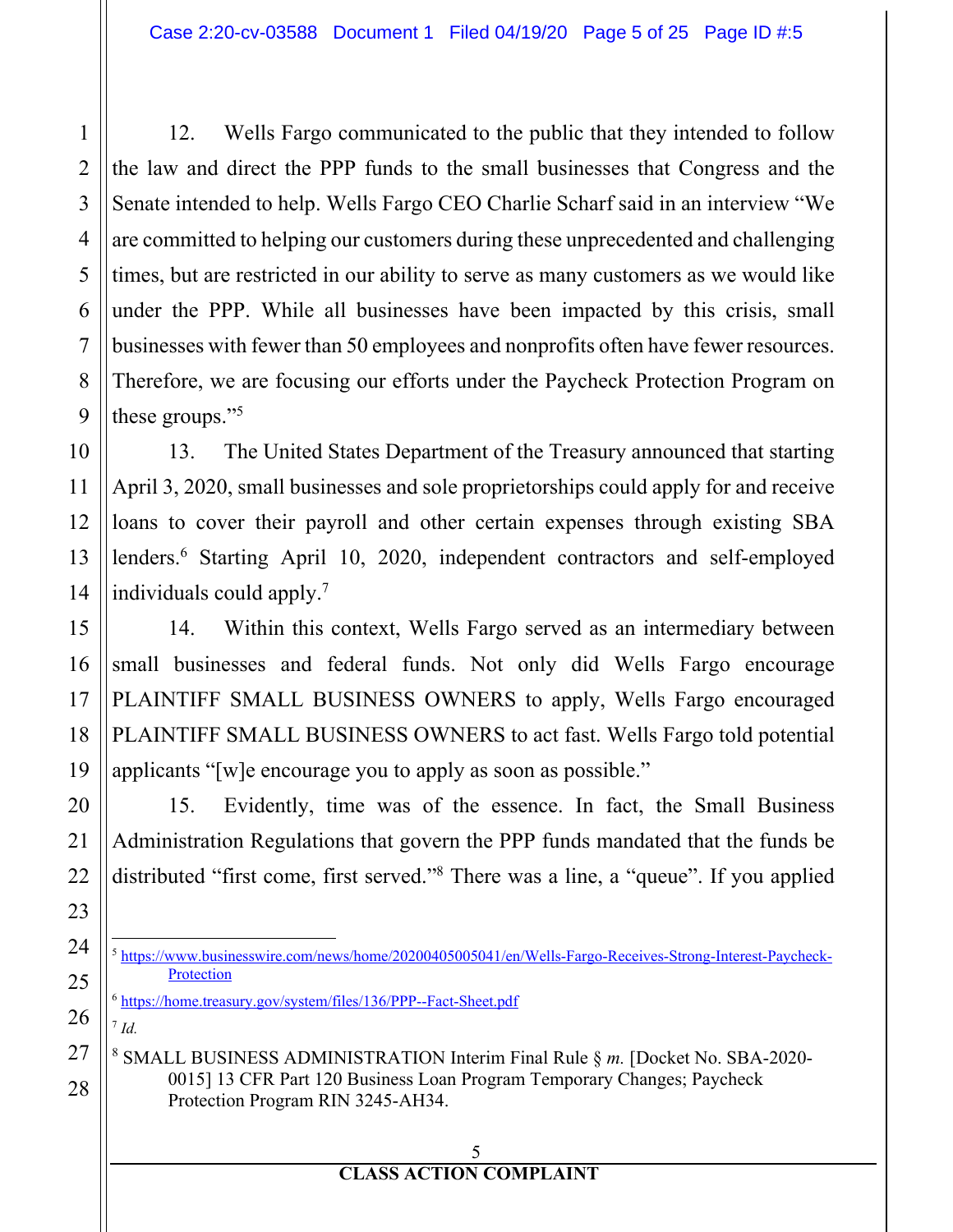sooner rather than later, according to the SBA regulations your place in line *should* have been considered, and your loans issued accordingly, "first-come, first-served". However, in contravention with its implied and explicit representations, and their own representations to the public, this was not how Wells Fargo operated.

16. The terms of the PPP loans only allow for each small-business borrower to obtain a single SBA backed loan through the PPP. The SBA Regulations provide: "The Administrator, in consultation with the Secretary, determined that no eligible borrower may receive more than one PPP loan. This means that if you apply for a PPP loan you should consider applying for the maximum amount."<sup>9</sup> Upon information and belief, when a borrower applied for multiple PPP loans through different lenders, it triggered a law enforcement fraud alert. Therefore, the majority of PPP borrowers made a single application through a single financial institution, putting "all their eggs in one basket."

17. Upon information and belief, Wells Fargo received thousands of applications and chose to prioritize higher loans for bigger companies, despite the SBA requiring a first-come, first-serve distribution of funds. As a result of its covert lending prioritization practices, preferencing larger "small businesses" over true small businesses, Wells Fargo—along with other banks—received nearly \$6 billion in fees while hundreds of thousands of loan applicants got nothing.

18. Data provided by the U.S. Small Business Administration reveals that, rather than processing PPP loan applications on a "first come, first served" basis as required, Wells Fargo prioritized and front-loaded applications with higher loan amounts. This is shown by comparing data from loans processed between April 3, 2020 (when the PPP started) and April 13th versus data between April 13th and April 16th (when the program ran out of money).

28

 $9$  *Id.* at § *k.* 

1

2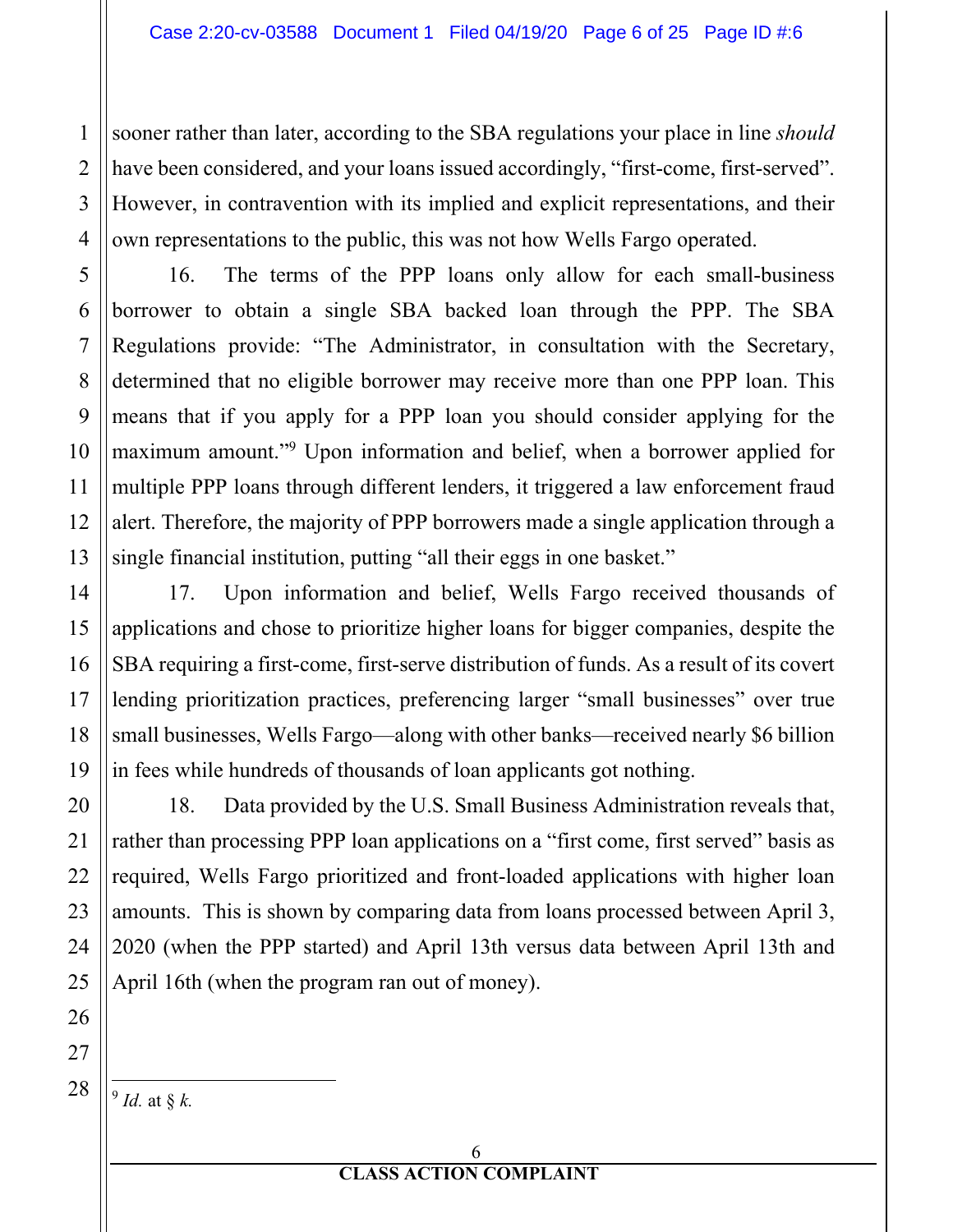|  | 19. Here is a breakdown of the loans processed through April 13, 2020 <sup>10</sup> : |  |  |  |
|--|---------------------------------------------------------------------------------------|--|--|--|
|--|---------------------------------------------------------------------------------------|--|--|--|

| <b>Loan Size</b>           | <b>Approved</b><br><b>Loans</b> | <b>Approved</b><br><b>Dollars</b> | $%$ of<br>Count | $%$ of<br><b>Amount</b> |
|----------------------------|---------------------------------|-----------------------------------|-----------------|-------------------------|
| \$150K and<br><b>Under</b> | 725,058                         | \$37,178,984,187                  | 70.05%          | 15.02%                  |
| $> $150K - $350K$          | 156,590                         | \$35,735,615,983                  | 15.13%          | 14.44%                  |
| >\$350K - \$1M             | 102,473                         | \$59,291,602,643                  | 9.90%           | 23.95%                  |
| $> $1M - $2M$              | 31.176                          | \$43,278,883,532                  | 3.01%           | 17.48%                  |
| $> $2M - $5M$              | 16,516                          | \$49,288,997,593                  | 1.60%           | 19.91%                  |
| > \$5M                     | 3.273                           | \$22,769,309,582                  | 0.32%           | 9.20%                   |

20. Here is the same information, updated through April  $16, 2020^{11}$ :

| <b>Loan Size</b> |           | <b>Approved Loans Approved Dollars</b> | % of Count | $%$ of<br><b>Amount</b> |
|------------------|-----------|----------------------------------------|------------|-------------------------|
| \$150K and Under | 1,229,893 | \$58,321,791,761                       | 74.03%     | 17.04%                  |
| >\$150K - \$350K | 224,061   | \$50,926,354,675                       | 13.49%     | 14.88%                  |
| >\$350K - \$1M   | 140,197   | \$80,628,410,796                       | 8.44%      | 23.56%                  |
| >\$1M - \$2M     | 41,238    | \$57,187,983,464                       | 2.48%      | 16.71%                  |
| $> $2M - $5M$    | 21,566    | \$64,315,474,825                       | 1.30%      | 18.79%                  |
| > \$5M           | 4,412     | \$30,897,983,582                       | 0.27%      | 9.03%                   |

21. Comparing the April 13 data to the April 16 data shows that—in the last three days of the PPP—banks processed loan applications for \$150,000 and under at twice the rate of larger loans:

|                  | 4/13/2020<br>4/16/2020 |                       | % Change |  |
|------------------|------------------------|-----------------------|----------|--|
| Loan Size        | <b>Approved Loans</b>  | <b>Approved Loans</b> |          |  |
| \$150K and Under | 725,058                | 1,229,893             | 70%      |  |
| >\$150K-\$350K   | 156,590                | 224,061               | 43%      |  |
| >\$350K-\$1M     | 102,473                | 140,197               | 37%      |  |
| $>51M - 52M$     | 31,176                 | 41,238                | 32%      |  |
| $>52M-S5M$       | 16,516                 | 21,566                | 31%      |  |
| >55M             | 3,273                  | 4,412                 | 35%      |  |

22. This data demonstrates that banks front-loaded applications for the largest loans because, if applications were being processed on a first-come, first-

 https://www.sba.gov/sites/default/files/2020-04/PPP%20Report%20SBA%204.14.20 %20%20-%20%20Read-Only.pdf

https://www.sba.gov/sites/default/files/2020-04/PPP%20Deck%20copy.pdf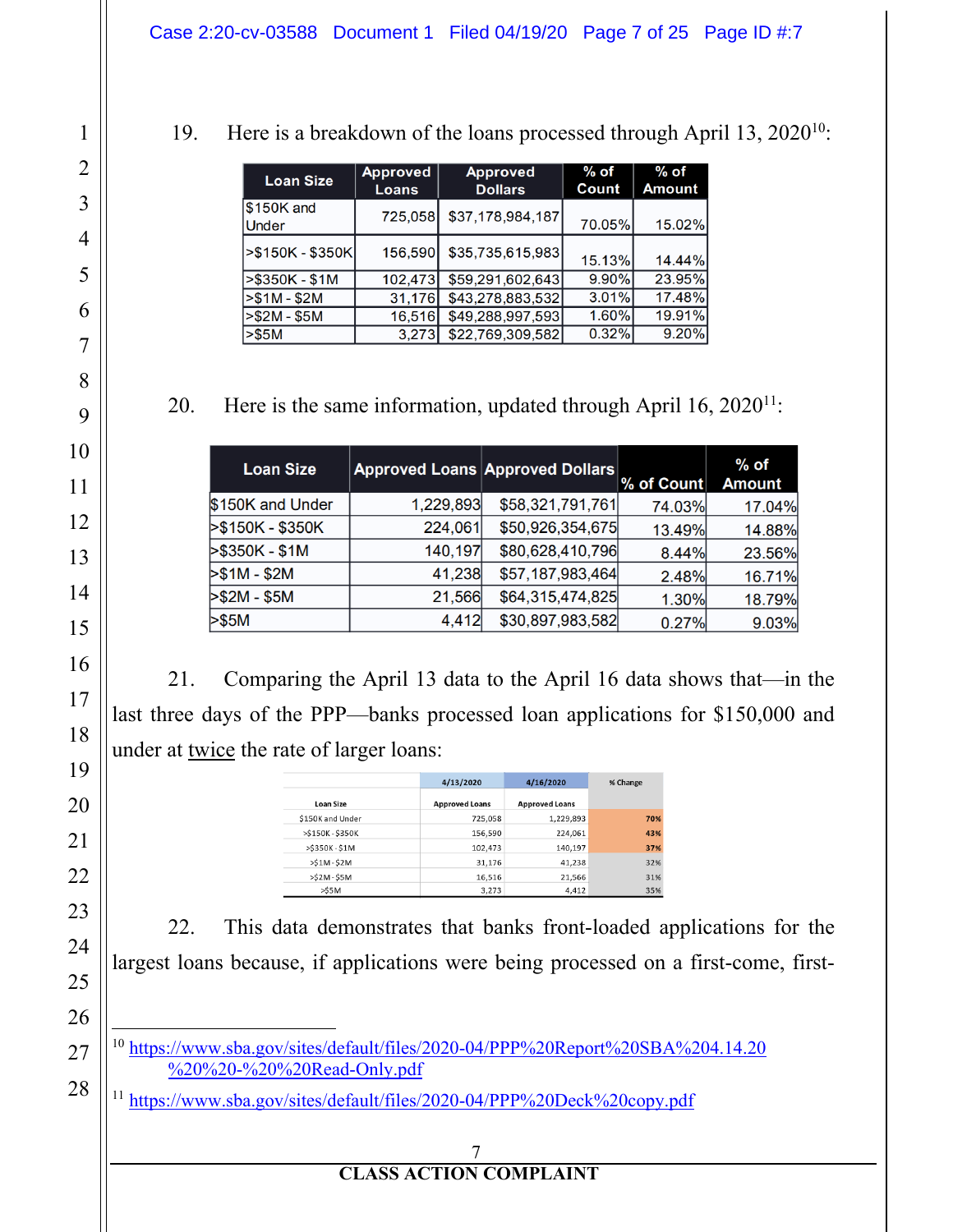served basis as required, the percentage change of applications submitted in the last three days of the program would be consistent among all application types.

23. Wells Fargo chose to prioritize the applications with higher loan amounts because processing those applications first resulted in larger origination fees for the Wells Fargo.

24. Specifically, Wells Fargo was entitled under the PPP to receive origination fees of 5% on loans up to \$350,000; 3% on loans between \$350,000 and \$2 million; and 1% on loans between \$2 million and \$10 million.<sup>12</sup> That means that Wells Fargo could make up to \$17,500 for processing loans up to \$350,000; up to \$60,000 for processing loans between \$350,000 and \$2 million; and up to \$100,000 for processing loans between \$2 million and \$10 million.

25. Upon information and belief, Wells Fargo prioritized those PPP loans that earned them the highest origination fees rather than processing PPP loan applications on a "first come, first served" basis as required. In doing so, Wells Fargo enriched itself at the expense of American taxpayers, undercut the intent of Congress and the Senate, undercut the dollar-per-dollar effectiveness of the CARES Act itself, and caused irreparable harm to countless small businesses and workers who actually needed the temporary funding of the PPP loans to make payroll, retain their employees, and stay afloat.

26. Wells Fargo knew that it received more PPP applications than it would be able to process but concealed from PLAINTIFF SMALL BUSINESS OWNERS and the general public that they were reshuffling the applications they received to maximize profits for the banks.

27. Had Wells Fargo informed PLAINTIFF SMALL BUSINESS OWNERS and the general public of the truth, then PLAINTIFF SMALL BUSINESS OWNERS would have submitted their PPP applications to other

12 https://home.treasury.gov/system/files/136/PPP%20Lender%20Information% 20Fact%20Sheet.pdf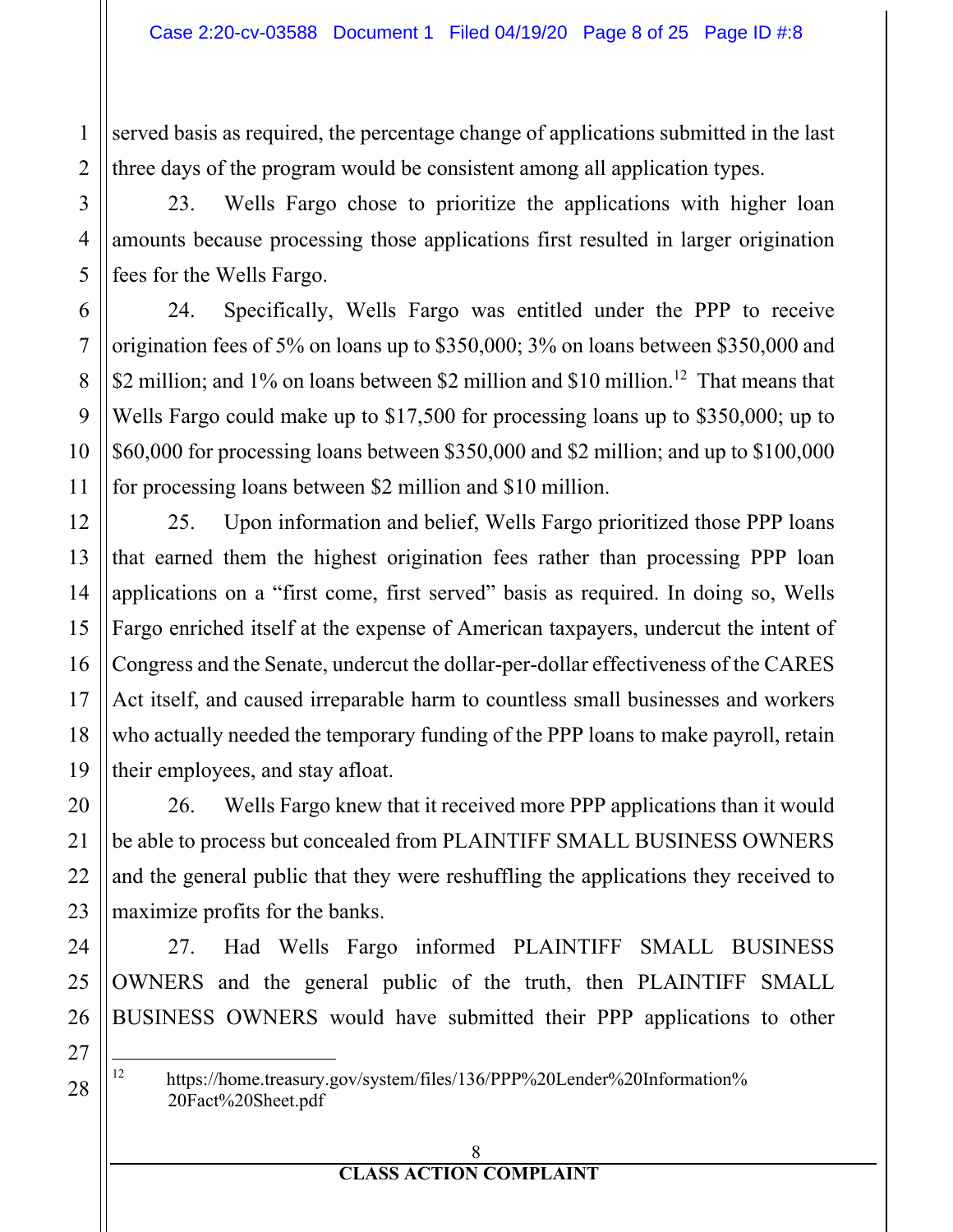lending institutions that were processing applications on a first come, first served basis.

28. Plaintiff, on behalf of itself and the proposed class (as defined below), seeks an injunction requiring Defendants to cease the unlawful activities alleged herein and an award of damages to himself and all members of the class, together with the costs of suit and reasonable attorneys' fees.

### **JURISDICTION AND VENUE**

29. The Court has original jurisdiction over this Action under the Class Action Fairness Act, 28 U.S.C. § 1332(d), because this is a class action in which: (1) at least some members of the proposed Class have different citizenship from Defendant(s); (2) the proposed class consists of more than 100 persons or entities; and (3) the claims of the proposed Class Members exceed \$5,000,000 in the aggregate.

30. This Court has personal jurisdiction over Defendants because Defendants do business in this District and a substantial number of the events giving rise to the claims alleged herein took place in California.

31. Venue is proper in this District pursuant to 28 U.S.C. § 1391(b)(2) because a substantial part of the events or omissions giving rise to the alleged claims occurred in this District given that Plaintiffs applied for the subject PPP loans while in this District and Defendants marketed, promoted, and took applications for the PPP loans in this District. Plaintiffs are filing concurrently herewith Declarations stating facts showing that this action has been commenced in a proper county pursuant to California Civil Code section 1780(c).

## **PARTIES**

32. Plaintiff BSJA, Inc. is a California corporation with its principal place of business in Glendale, California. BSJA, Inc. is a small business that provides automotive repair to the local community. BSJA, Inc. meets the criteria for funding under the PPP, who in reliance of Defendants' false and deceptive advertising,

1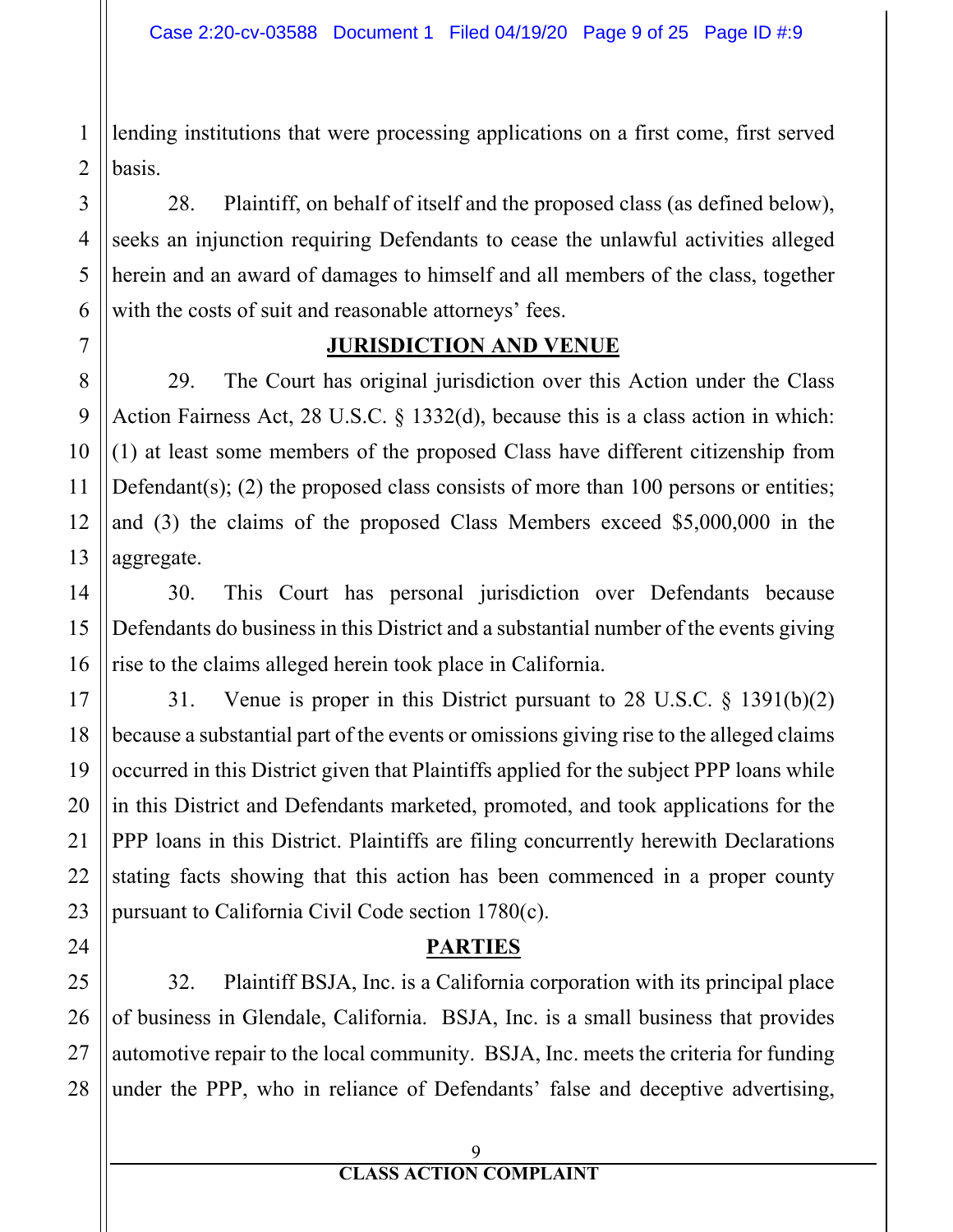marketing, and loan application processing schemes, made its single permitted application for loan assistance through the PPP with Wells Fargo.

33. Plaintiff Alexhd, LLC is a California limited liability company with its principal place of business in Montrose, California. Alexhd, LLC is a small business that operates a frozen yogurt shop in the local community. Alexhd, LLC meets the criteria for funding under the PPP, who in reliance of Defendants' false and deceptive advertising, marketing, and loan application processing schemes, made its single permitted application for loan assistance through the PPP with Wells Fargo.

34. Defendant WELLS FARGO & CO. is the parent of all Wells Fargo entities. WELLS FARGO & CO. is a diversified financial services company providing banking, insurance, investments, mortgage banking and consumer finance to individuals, businesses and institutions in all 50 states and internationally. WELLS FARGO & CO. is headquartered in San Francisco, at 420 Montgomery Street. Through its subsidiaries, WELLS FARGO & CO. conducts substantial business in this district.

35. Defendant WELLS FARGO BANKING N.A., is the main banking arm of WELLS FARGO & CO. and is also headquartered in San Francisco, at 420 Montgomery Street. Wells Fargo conducts substantial business in all Counties within the State of California.

36. When in this Complaint reference is made to any act of any Defendant, such shall be deemed to mean that officers, directors, agents, employees, or representatives of the Defendant named in this lawsuit committed or authorized such acts, or failed and omitted to adequately supervise or properly control or direct their employees while engaged in the management, direction, operation or control of the affairs of the Defendant and did so while acting within the scope of their employment or agency.

1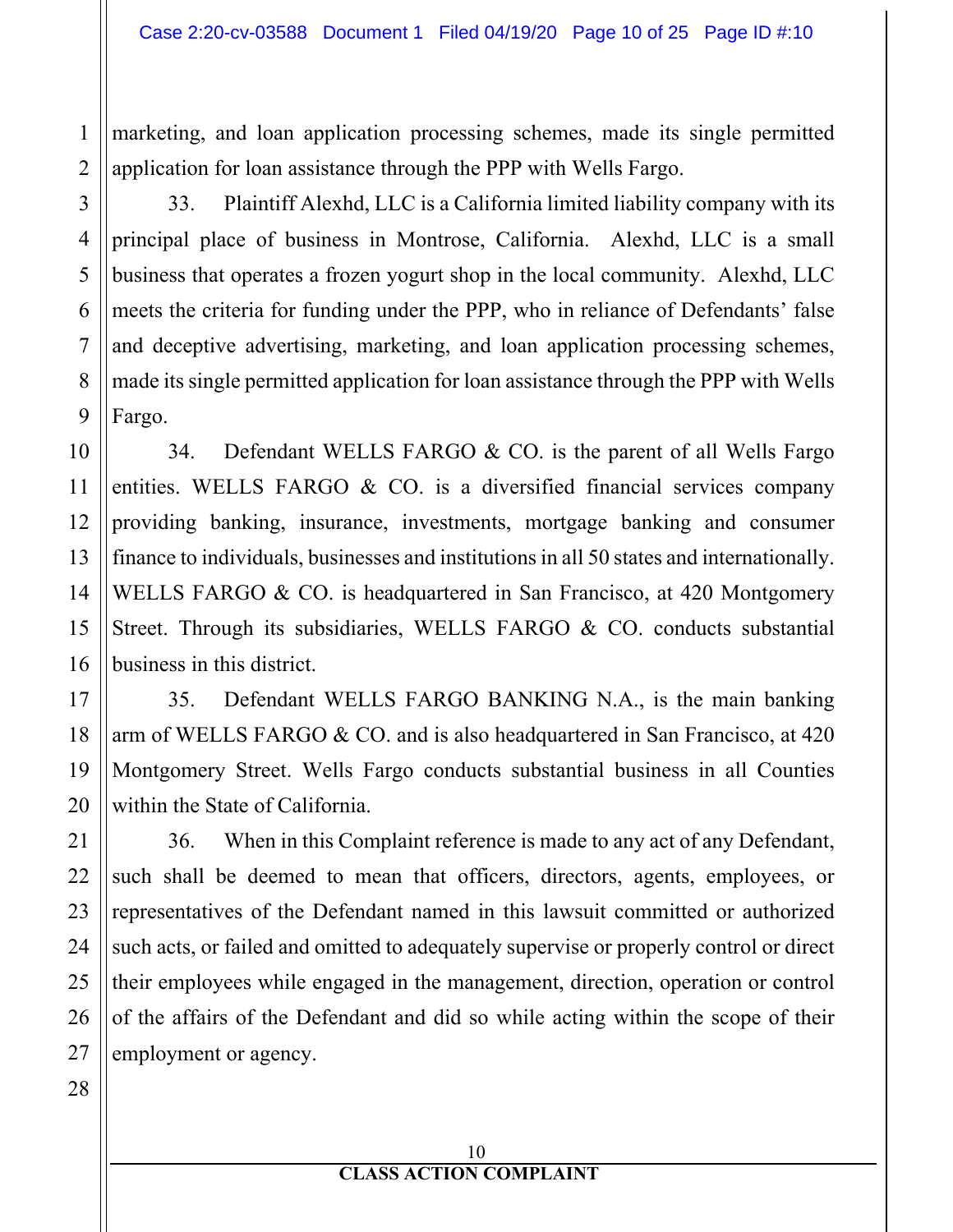37. Plaintiff is unaware of the names, identities, or capacities of the defendants sued as Does 1-10, but is informed and believes and thereon alleges that each such fictitiously-named defendant is responsible in some manner for the damages and abridgement of rights described in this Complaint. Plaintiff will amend his Complaint to state the true names, identities or capacities of such fictitiouslynamed defendants when ascertained.

# **FACTUAL ALLEGATIONS**

38. In or around March of 2020, Plaintiffs became aware that the CARES Act had been signed into law. Plaintiffs, knowing that his business would be seriously impacted by the COVID-19 crisis and the shelter-in-place orders, sought to obtain a PPP loan through a financial institution.

39. On or about April 10, 2020, Plaintiffs submitted a complete, thorough, and timely application to Wells Fargo to obtain a PPP loan. In doing so, Plaintiffs relied on the representations of the CEO of Wells Fargo, who said "While all businesses have been impacted by this crisis, small businesses with fewer than 50 employees and nonprofits often have fewer resources. Therefore, we are focusing our efforts under the Paycheck Protection Program on these groups." Knowing he could only receive one PPP loan, Plaintiffs believed that Wells Fargo would be their best choice for obtaining funding under the PPP.

40. After submitting the PPP loan application, Plaintiffs waited to get funded. While Plaintiffs waited to get funded, they made strategic business decisions, made personnel decisions, and took other steps in reliance on Wells Fargo's representations that their lending would be "focused" on businesses with under 50 employees and would be "first-come, first served."

41. On information and belief, Wells Fargo did not "focus" their lending efforts on businesses with under 50 employees and did not process the applications in a "first-come, first-served" manner. Wells Fargo did not follow the SBA Regulations or the intent of The Senate and Congress in distributing the PPP funds.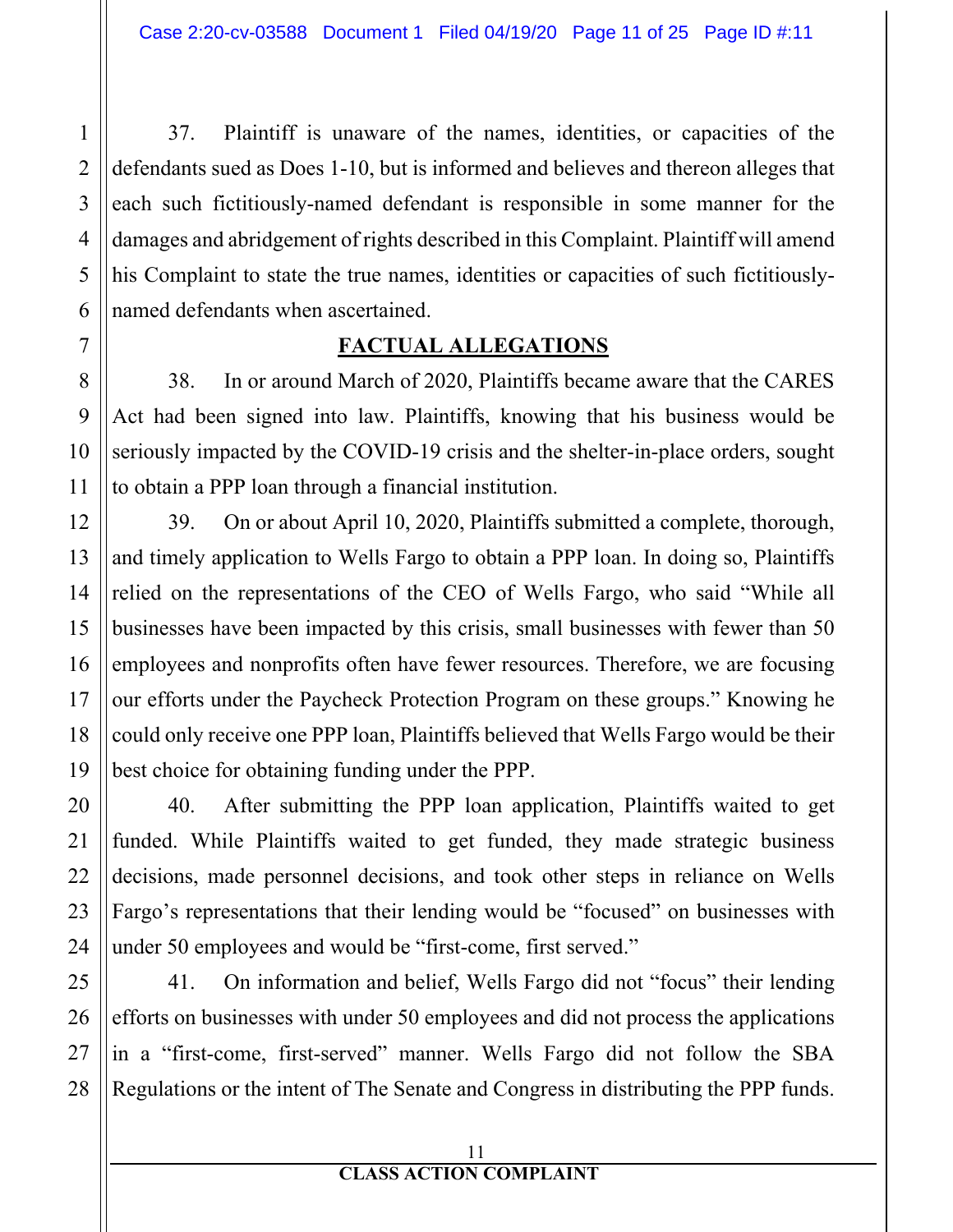Instead, Wells Fargo moved high dollar applications from large and mid-sized companies to the "front of the line" in order to maximize their origination fees on these Federally backed loans at taxpayer expense. DEFENDANT banks enriched themselves at the expense of PLAINTIFF and the putative class of PLAINTIFF SMALL BUSINESS OWNERS.

42. Despite the fact that Wells Fargo did not "focus" their lending efforts on businesses with under 50 employees and did not process the applications in a "first-come, first-served" manner, Wells Fargo made numerous affirmative representations to its customers, potential applicants, and the public that they were in fact prioritizing loans to small businesses and processing applications on a firstcome, first served basis. They made these affirmative representations to advance their own financial benefit to the detriment of their applicants and the consuming public. Wells Fargo tried to cultivate public good will and to communicate they were following the law, when in fact the process was rigged so that the banks could maximize origination fees.

43. PLAINTIFF SMALL BUSINESS OWNERS reasonably relied on Wells Fargo's affirmative representations, communications, and advertising in making the choice to apply for their one PPP loan through Wells Fargo, not knowing that, contrary to those representations, Wells Fargo would prioritize large borrowers, making it less likely that PLAINTIFF SMALL BUSINESS OWNERS would be able to obtain a loan through the PPP. As a result of their reliance on Wells Fargo's representations, PLAINTIFF SMALL BUSINESS OWNERS suffered economic harm. Had PLAINTIFF SMALL BUSINESS OWNERS known that Wells Fargo was prioritizing large loans, Plaintiff could have avoided the harm by applying for a loan at a different bank, such as a local community bank.

44. As a result of the conduct of Wells Fargo, Plaintiffs' businesses suffered financial harm, wrongfully lost the opportunity to obtain funding that was likely to be forgiven by the Federal Government, lost the time value of those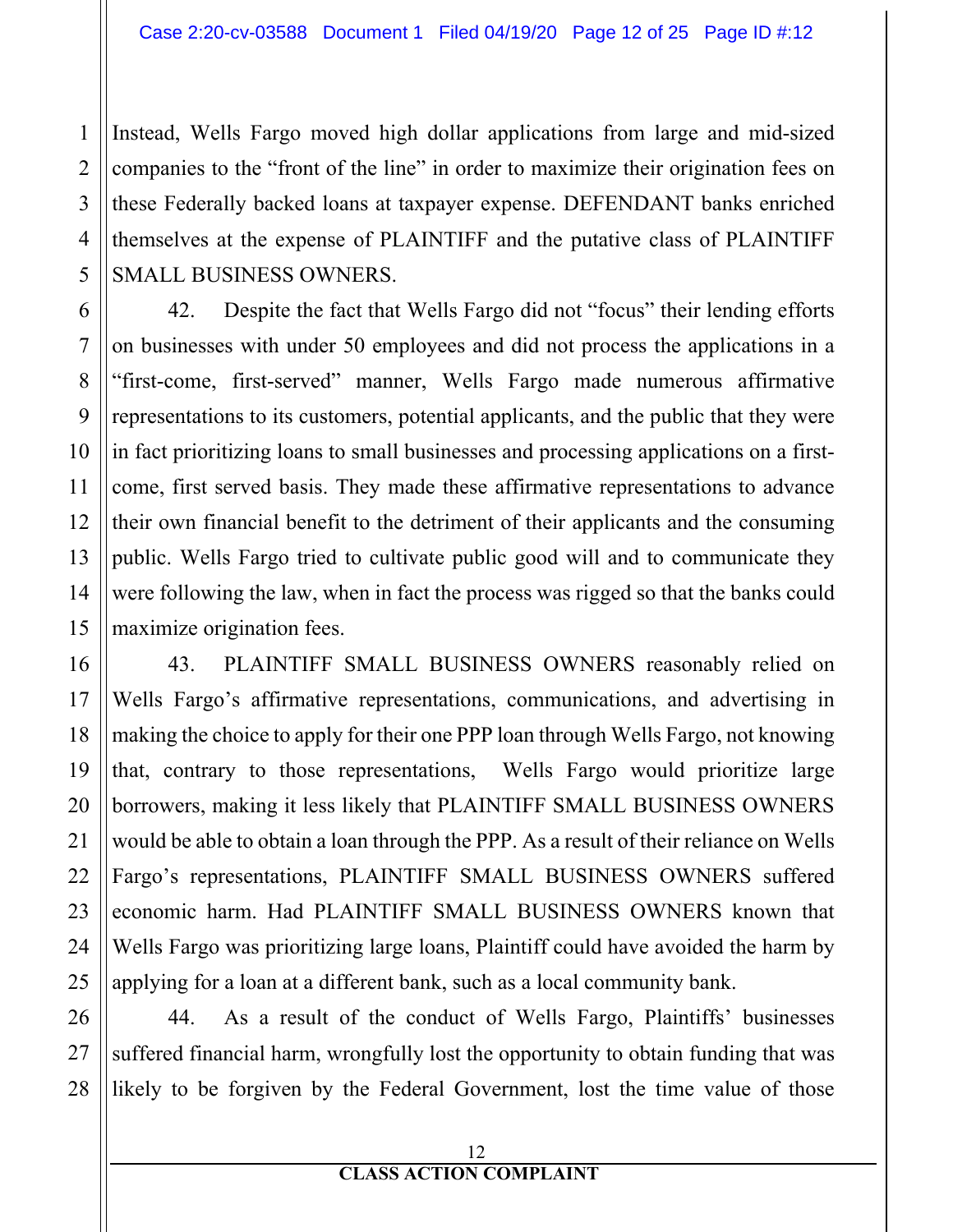available PPP funds, lost access to capital in a difficult economic time, could not make payroll, and was forced to lay off talented and hardworking employees that his company had invested valuable training resources in, and generally lost economic opportunities to conduct business due to lack of operating capital.

## **CLASS ACTION ALLEGATIONS**

45. As noted above, Plaintiffs brings this action on behalf of themselves and a state-wide class, defined as indicated below.

46. **The Class Definition**: All businesses in the State of California that met the criteria for receiving a loan under the PPP, i.e. met the criteria for eligibility and were not otherwise ineligible, between February 15 and June 30, 2020, who timely applied for a PPP loan through Wells Fargo, whose applications were not processed and/or who were not issued loans in accordance with SBA Regulations (i.e. "firstcome, first-served) and in accordance with the stated intent of the CARES Act (i.e. prioritizing "small business concerns and entities in underserved and rural markets, including veterans and members of the military community, small business concerns owned and controlled by socially and economically disadvantaged individuals".)

47. Excluded from the Class are Defendants, as well as their officers, employees, agents, board members and legal counsel, and any judge who presides over this action (or spouse or family member of presiding judge), as well as all past and present employees, officers and directors of Wells Fargo.

48. Plaintiffs reserve the right to expand, limit, modify, or amend this class definition, including the addition of one or more subclasses, in connection with Plaintiffs' motion for class certification, or at any other time, based upon, inter alia, changing circumstances and/or new facts obtained during discovery.

49. *Numerosity*: The Class is composed of thousands of businesses, whose joinder in this action would be impracticable. The disposition of their claims through this class action will benefit all Class Members, the parties and the courts.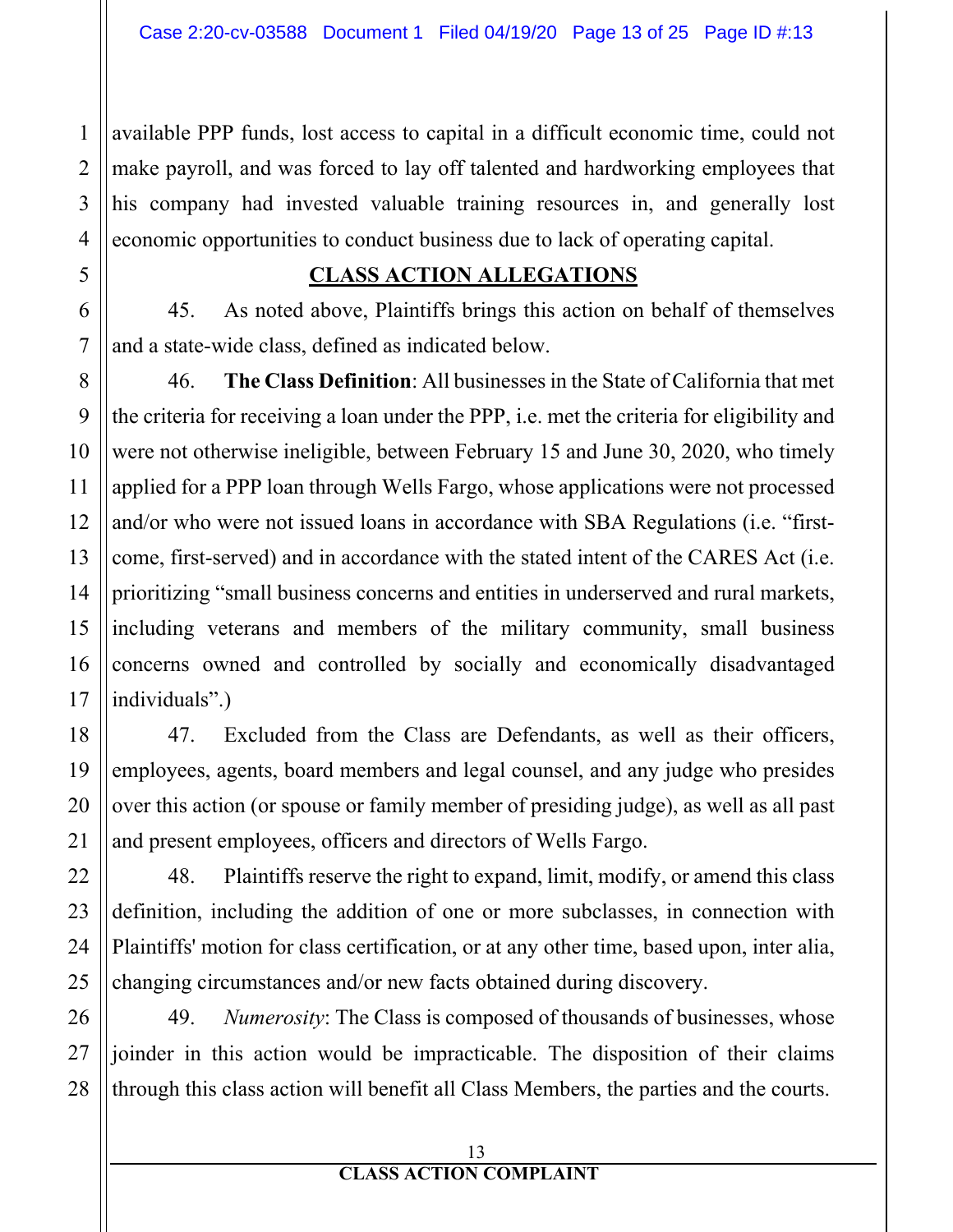50. *Existence and Predominance of Common Questions of Fact and Law*: There is a well-defined community of interest in questions of law and fact affecting the Class. These questions of law and fact predominate over individual questions affecting individual Class Members, including, but not limited to, the following:

- a. Did Defendants comply with all applicable SBA Regulations in processing applications for PPP funds and in distributing PPP funds in California?
- b. Did Defendants comply with their legal obligations under the terms of the CARES Act as third party intermediary administrators of the PPP funds?
- c. Did Defendants have a policy and/or practice of prioritizing large PPP loans to larger businesses to the detriment of the putative class?
- d. Did Defendants process PPP loan applications on a "first-come, firstserve" basis?"
- e. Did Defendants process applications in the order received, or did large PPP loans get moved "to the front of the line?"
- f. Did Defendants prioritize maximizing origination fees over achieving the goals of the CARES Act and the PPP?
- g. Did Defendants' conduct constitute an "unfair business practice" under California Business & Professions Code § 17200, *et seq*.?
- h. Did Defendants' conduct constitute an "unlawful business practice" under California Business & Professions Code § 17200, *et seq*.?
- i. Did Defendants' conduct constitute a "fraudulent business practice" under California Business & Professions Code § 17200, *et seq*.?
- j. Did Defendants' conduct constitute false advertising under California Business & Professions Code § 17500, *et seq*.?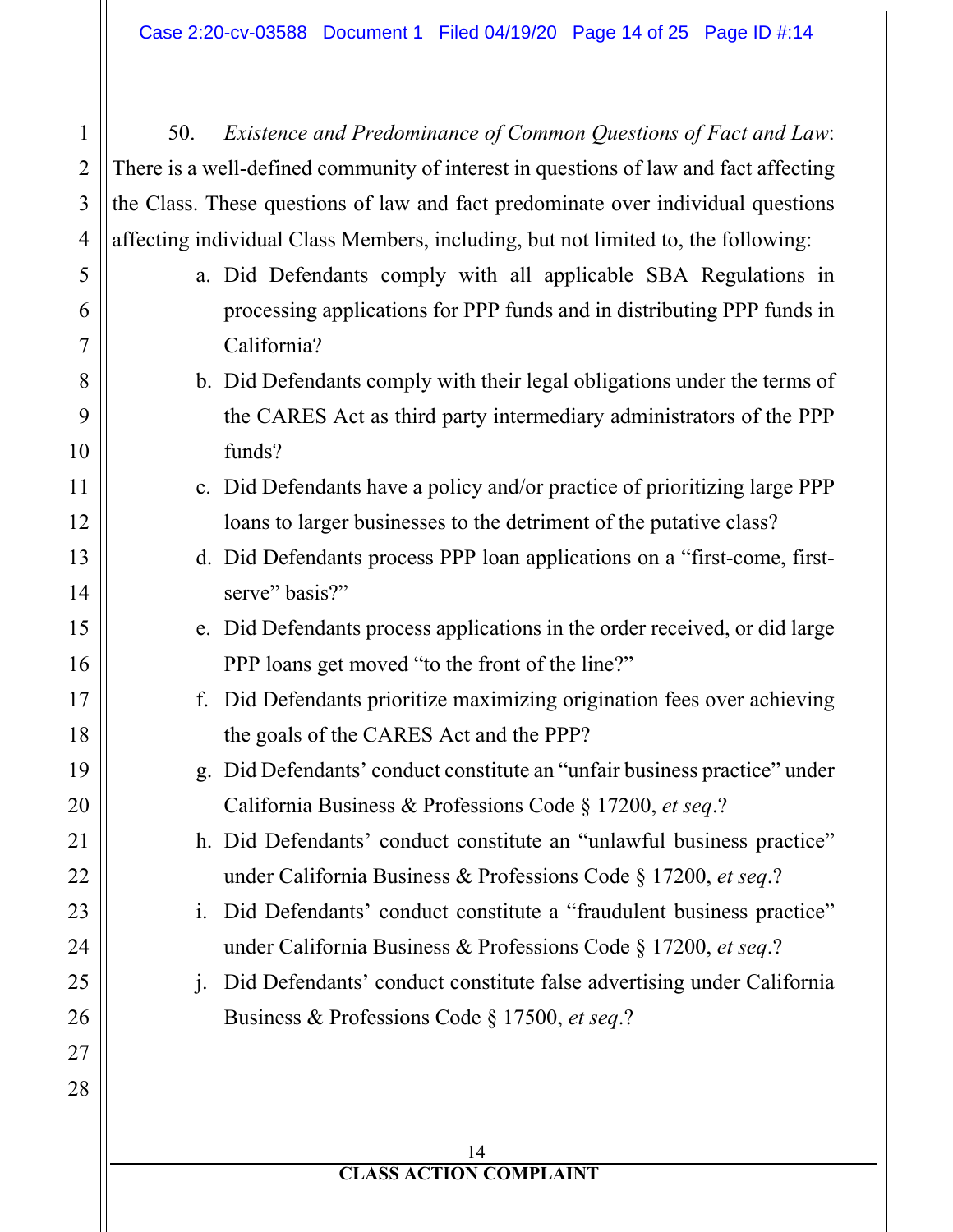- k. Did the transactional nature of the PPP application process create a duty on the part of the Defendants to disclose material information to the PPP loan applicants?
- l. Did Defendants disclose to the PPP applicants that the loan applications were not being processed on a first-come, first-served basis?
- m. Did Defendants possess exclusive knowledge of material facts, with respect to the PPP loan application process, that could not have been known to the Plaintiffs or the public (i.e. that the loan applications were not being processed "first-come, first-served" or that the banks were prioritizing large borrowers)?
- n. Did Defendants actively conceal a material fact or facts from the Plaintiffs (i.e. that the loan applications were not being processed "first-come, first-served" or that the banks were prioritizing large borrowers)?
- o. Did Defendants make a partial representation but also suppress some material fact or facts from the Plaintiffs (i.e. that the loan applications were not being processed "first-come, first-served" or that the banks were prioritizing large borrowers)?
- p. Whether Defendants conduct, as alleged herein, was intentional and knowing?
- q. Whether Class Members are entitled to damages and/or restitution; and, if so, what is the amount of revenues and/or profits Defendants received and/or was lost by Class Members as a result of the conduct alleged herein;
- r. Whether Defendants are likely to continue to mislead PPP loan applicants and continue to violate SBA Regulations regarding processing and funding applications for PPP loans; and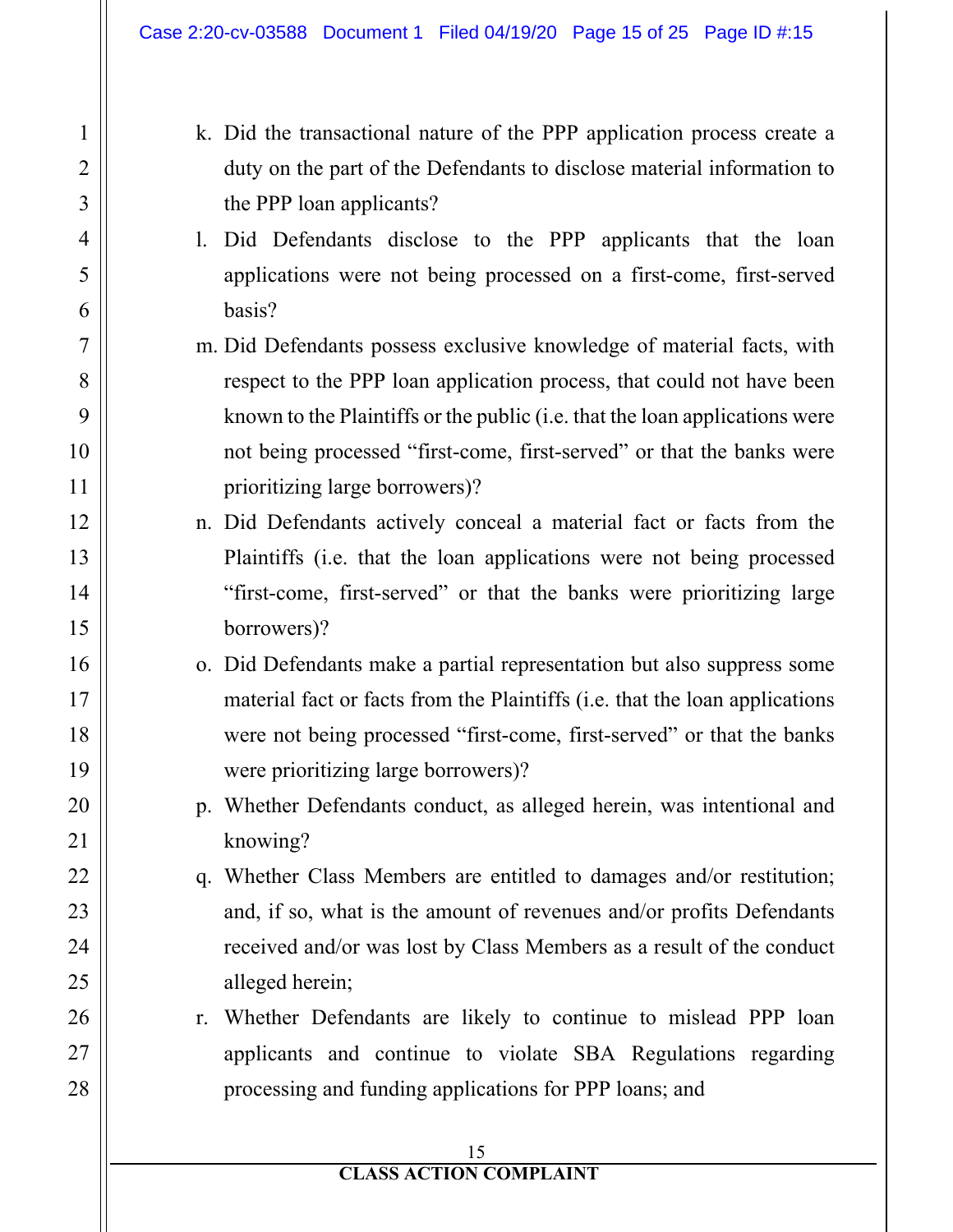- s. Whether Plaintiffs and Class Members are entitled to an award of reasonable attorney's fees, pre-judgment interest and costs of suit.
- 

51. *Superiority.* In engaging in the conduct described herein, Defendants have acted and failed to act on grounds generally applicable to Plaintiff and other Class Members. Such conduct requires the Court's imposition of uniform relief to ensure compatible standards of conduct toward class members and to make injunctive or corresponding declaratory relief appropriate for all class members. A class action is superior to all other available means for the fair and efficient adjudication of Plaintiff's and the Class Members' claims. Few, if any, class members could afford to seek legal redress of the wrongs complained herein on an individual basis. Absent class action, Class Members and the general public would not likely recover, or have the chance to recover, damages or restitution, and Defendants would be permitted to retain the proceeds of their misdeeds.

52. *Typicality*: Plaintiffs' claims are typical of, and are not antagonistic to, the claims of all Class Members. Plaintiffs and the Class Plaintiffs have all been deceived by Defendants' unfair, unlawful, and fraudulent PPP loan application and funding practices, as alleged herein. The factual and legal bases of Defendants' liability to Plaintiff and each class member are substantially similar, resulting in injury to Plaintiff and each Class Member as a result of Defendants' actions as described herein.

53. *Adequacy*: Plaintiffs are adequate representatives of the Class because they are members of the Class and Plaintiffs' interests do not conflict with the interests of the Class Members Plaintiff seeks to represent. Plaintiffs will fairly and adequately represent and protect the interests of other class members. Plaintiffs have retained counsel with substantial experience in litigating complex cases, including consumer fraud and class actions. Both Plaintiffs and their counsel will vigorously prosecute this action on behalf of the class and have the financial ability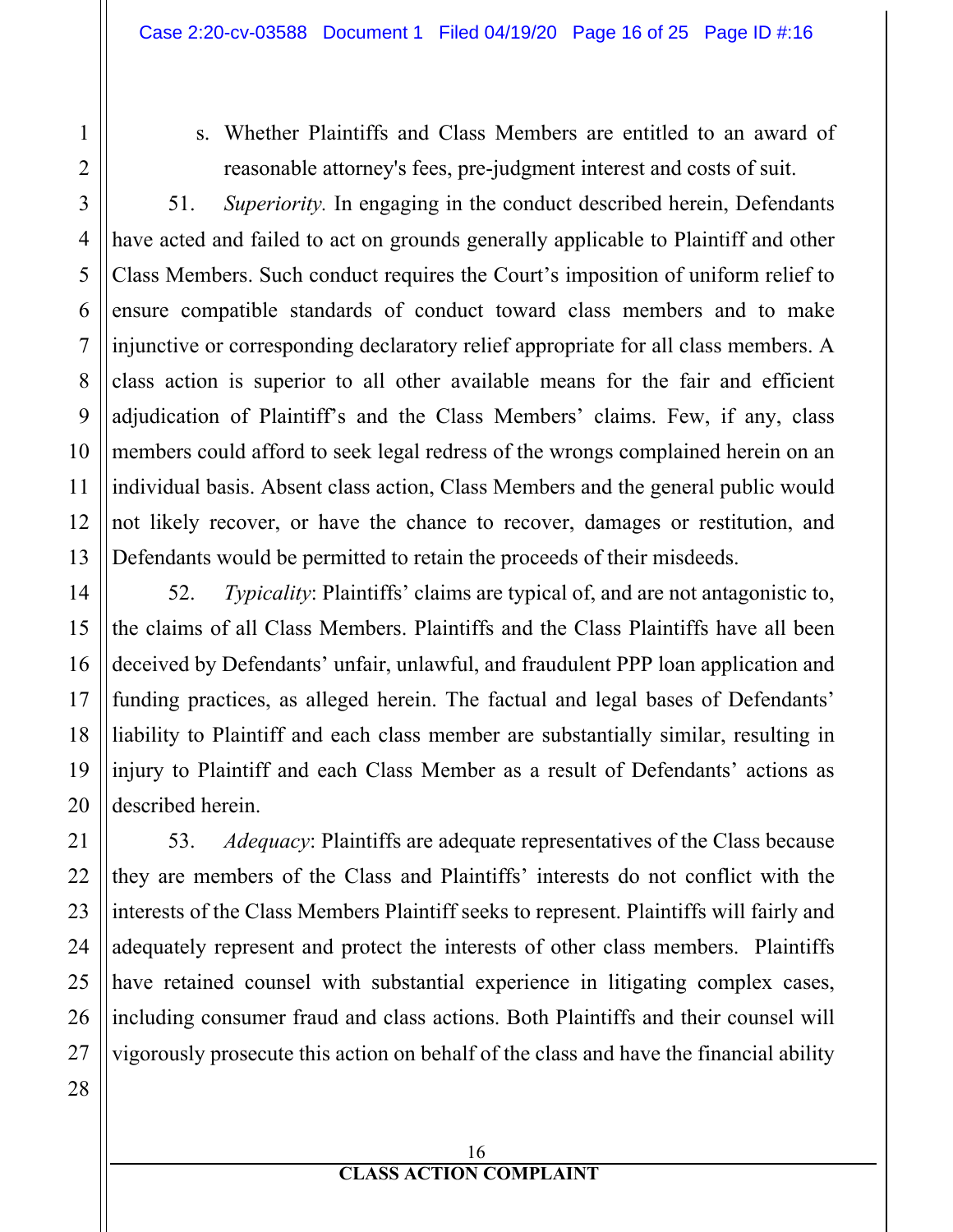to do so. Neither Plaintiffs nor counsel has any interest adverse to other class members.

54. *Ascertainability*: Plaintiffs and the Class Plaintiffs are informed and believe that Defendants keep extensive computerized records of its loan applications through, inter alia, computerized loan application systems and Federally mandated record keeping. Defendant has one or more databases through which a significant majority of Class Members, if not 100% of Class Members, may be identified and ascertained, and it maintains contact information, including email and home mailing addresses, through which notice of this action could be disseminated in accordance with due process requirements.

## **FIRST CAUSE OF ACTION**

**On Behalf of the Class** 

**Against All Defendants** 

# **(Violation of the "Unfair" Prong of the UCL, California Business & Professions Code § 17200, et seq.)**

55. Plaintiffs hereby incorporate by reference the foregoing allegations as if fully set forth herein.

56. Plaintiffs asserts this cause of action on behalf of themselves and members of the class.

57. The California Unfair Competition Law (hereinafter "UCL") defines unfair business competition to include any "unlawful, unfair or fraudulent" act or practice, as well as any "unfair, deceptive, untrue or misleading" advertising. Cal. Bus. & Prof. Code § 17200.

58. A business act or practice is "unfair" under the UCL if the reasons, justifications and motives of the alleged wrongdoer are outweighed by the gravity of the harm to the alleged victims.

59. Wells Fargo has violated the "unfair" prong of the UCL by subverting both the process and the intent of PPP loans through prioritizing large borrowers to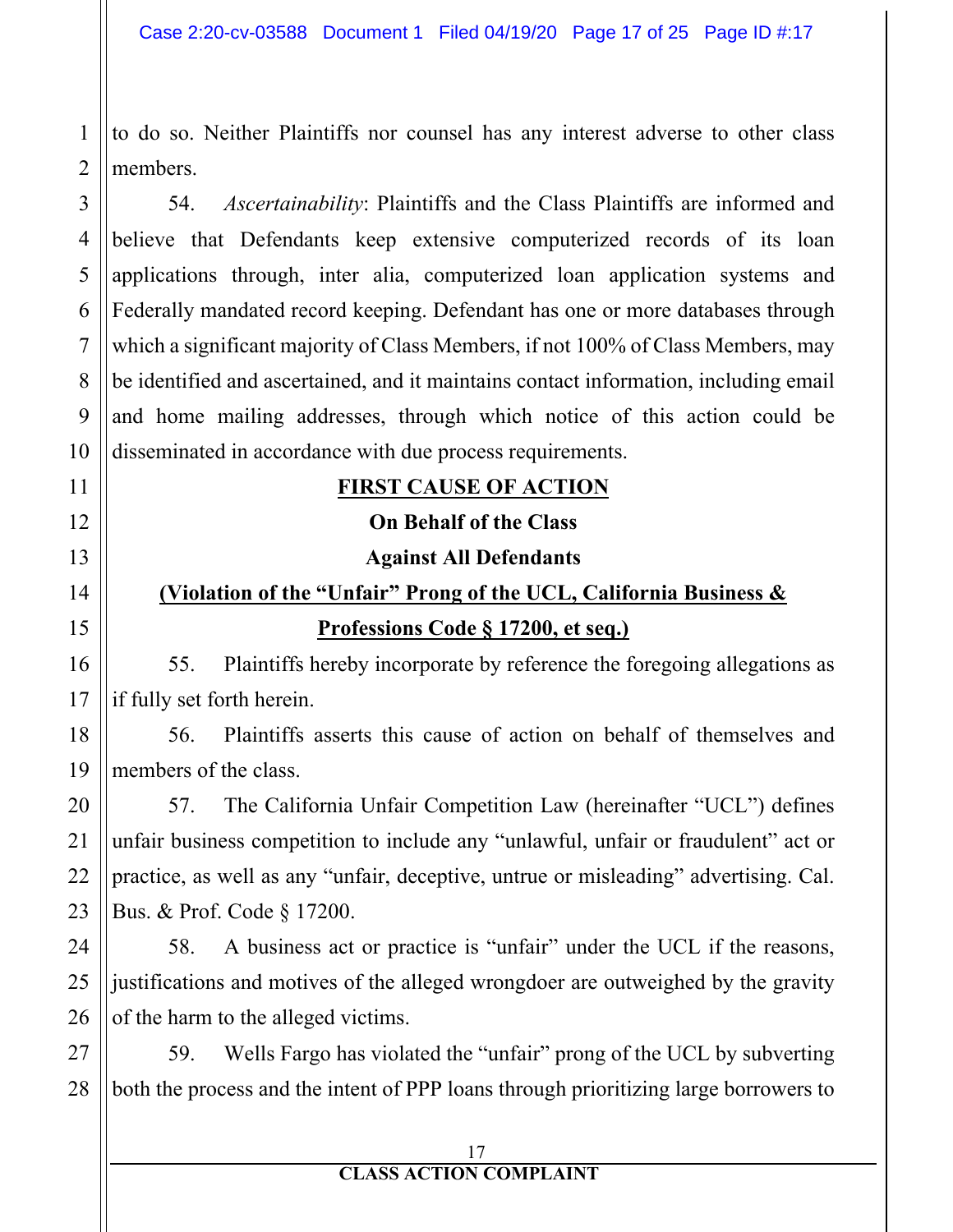the detriment of the "small business" applicants the funds were intended to support. Further, they have unfairly made representations to their PPP applicants and the public about the process which unfairly induced applicants to apply with Defendants. Inducing a greater volume of PPP applicants was to the financial benefit of Defendants at the expense of the applicants.

60. These acts and practices were unfair because they generated undue public good will for Defendants, and caused Plaintiff, and the other members of the putative Class, to falsely believe that Defendants were focused on serving small businesses when they were not, and that the PPP loan applications were processed fairly and "first-come, first-served" based on the program criteria when they were not. They caused small business owners, some of whom the banks did profit from, to submit applications when in reality those PPP loan applications were "at the back of the line." In this way, Defendants got to have it both ways – lots of small business applications to choose from and large borrower applications that could be prioritized.

61. The gravity of the harm to members of the Class resulting from these unfair acts and practices outweighed any conceivable reasons, justifications, and/or motives of Defendants had, in this case the desire to profit from PPP loans, for engaging in such deceptive acts and practices. By committing the acts and practices alleged above, Defendants engaged in unfair business practices within the meaning of California Business & Professions Code §§ 17200, *et seq*.

62. Through its unfair acts and practices, Defendants have improperly obtained money from the Federal Government at the expense of Plaintiffs and the Class. As such, Plaintiffs request that this Court cause Defendants to disgorge this money to Plaintiffs and all Class Members, and to enjoin Defendants from continuing to violate the UCL as discussed herein and/or from violating the UCL in the future, most notably if this program is funded again. Otherwise, Plaintiffs, the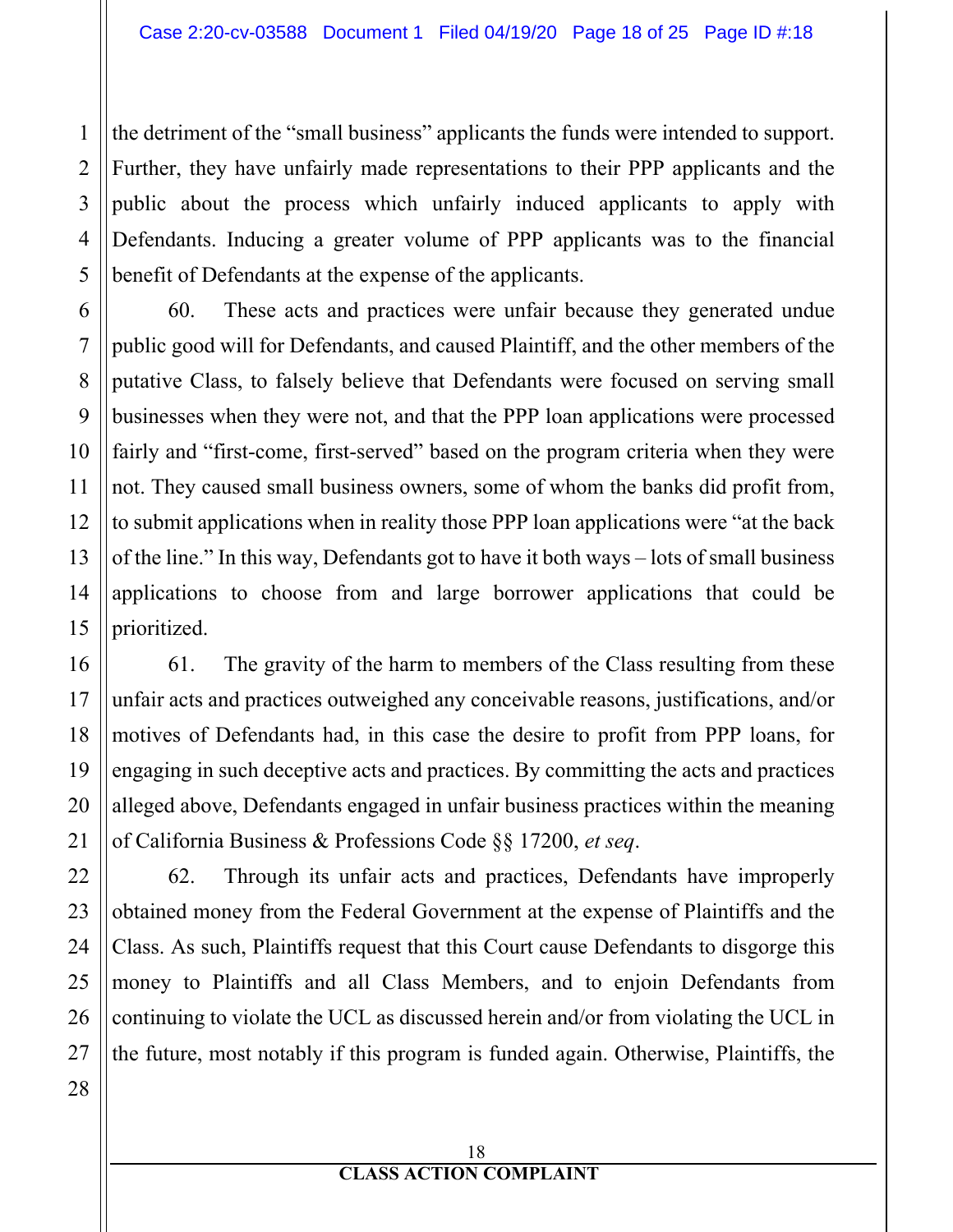Class and members of the general public may be irreparably harmed and/or denied an effective and complete remedy if such an order is not granted.

### **SECOND CAUSE OF ACTION**

### **On Behalf of the Class**

### **Against All Defendants**

# **(Violation of the "Fraudulent" Prong of the UCL, California Business & Professions Code § 17200,** *et seq***.)**

63. Plaintiffs hereby incorporate by reference the foregoing allegations as if fully set forth herein.

64. The UCL defines unfair business competition to include any "unlawful, unfair or fraudulent" act or practice, as well as any "unfair, deceptive, untrue or misleading" advertising. Cal. Bus. & Prof. Code § 17200.

65. A business act or practice is "fraudulent" under the UCL if it is likely to deceive members of the consuming public.

66. As set forth above, the Defendants' conduct included affirmative representations about the loan approval process and the "focus" and "priorities" of the bank in processing and funding PPP loans which were not true. Those representations were made with the intent to generate public good will and to induce consumers to reasonably rely on those representations and choose Defendants when making their decision about who to make their PPP loan application through.

67. Defendants' acts and practices as described herein have deceived Plaintiffs and the Class and were highly likely to deceive members of the consuming public. Specifically, in deciding with which bank should they apply for a PPP loan, Plaintiffs relied upon Defendants' misleading and deceptive representations regarding its loan application and approval process. Each of these factors played a substantial role in Plaintiffs' decision to apply with Defendants, and Plaintiffs would not have applied for PPP loans with Defendants in the absence of Defendants' misrepresentations. Had they applied at a different bank, Plaintiffs and

1

2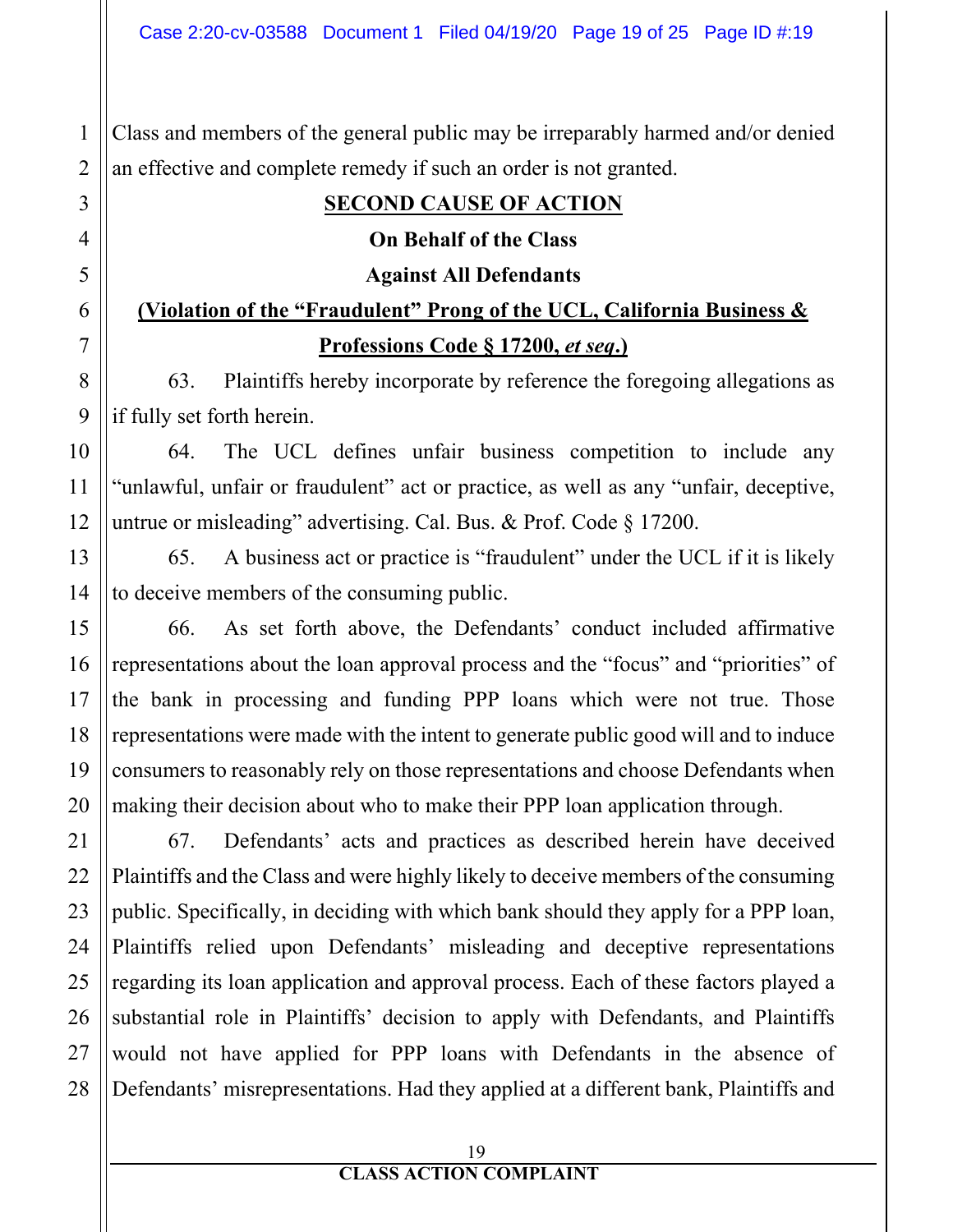the Class could have obtained PPP funding. Accordingly, Plaintiffs have suffered monetary and economic loss as a direct result of Defendants' practices described above.

68. As a result of the conduct described above, Defendants have been unjustly enriched at the expense of Plaintiffs and members of the Class. Specifically, Defendants have been unjustly enriched by obtaining revenues and profits that they would not otherwise have obtained absent their false, misleading and deceptive conduct.

69. Through its unfair acts and practices, Defendants have improperly obtained money from the Federal Government at the expense of Plaintiffs and the Class. As such, Plaintiffs requests that this Court cause Defendants to disgorge this money to Plaintiffs and all Class Members, and to enjoin Defendants from continuing to violate the UCL as discussed herein and/or from violating the UCL in the future. Otherwise, Plaintiffs, the Class and members of the general public may be irreparably harmed and/or denied an effective and complete remedy if such an order is not granted.

## **THIRD CAUSE OF ACTION**

# **On Behalf of the Class**

### **Against All Defendants**

# **(Violation of the "Unlawful" Prong of the UCL, California Business & Professions Code § 17200, et seq.)**

70. Plaintiffs hereby incorporate by reference the foregoing allegations as if fully set forth herein.

71. The UCL defines unfair business competition to include any "unlawful, unfair or fraudulent" act or practice, as well as any "unfair, deceptive, untrue or misleading" advertising. Cal. Bus. & Prof. Code § 17200.

72. A business act or practice is "unlawful" under the UCL if it violates any other law or regulation.

#### 20  **CLASS ACTION COMPLAINT**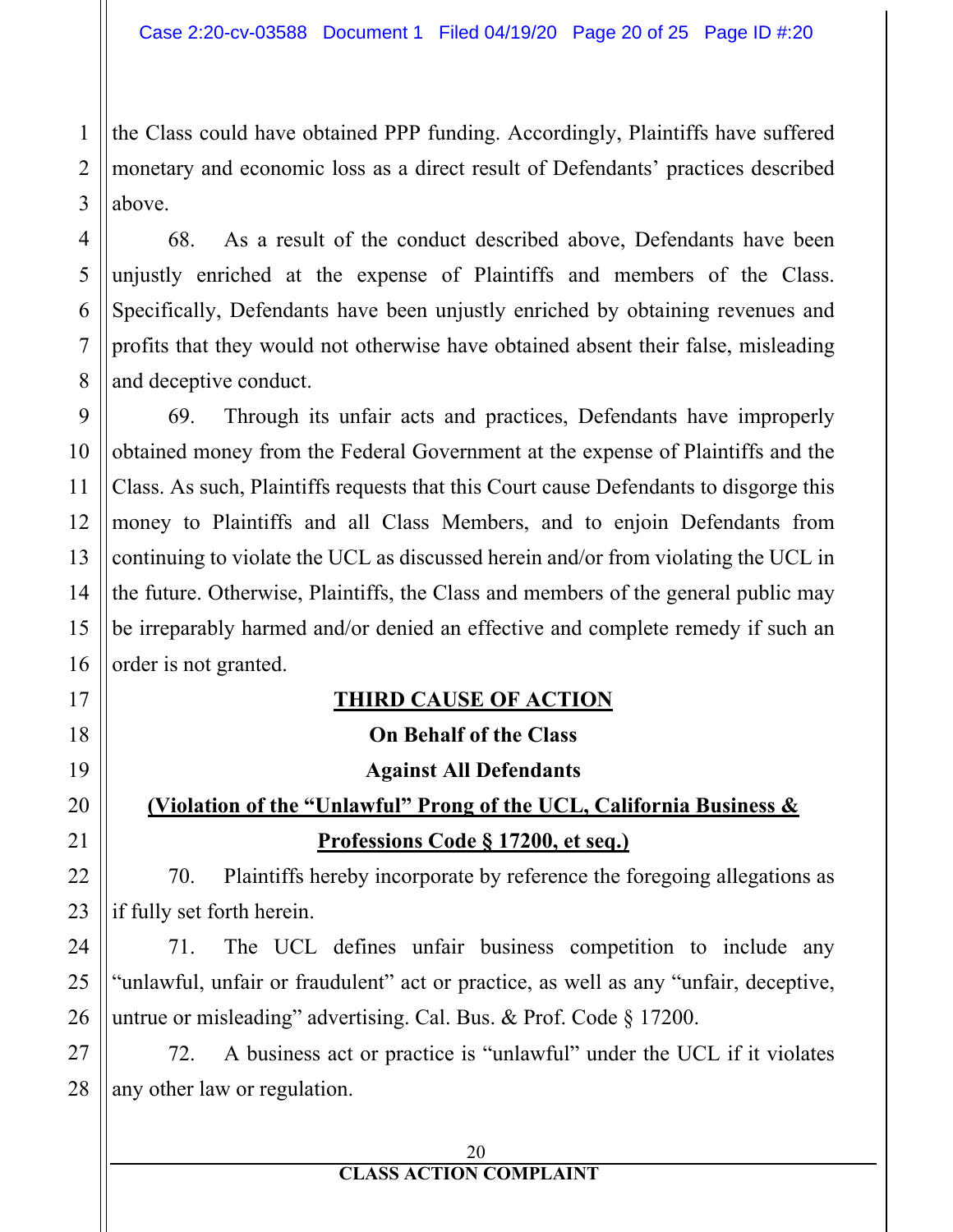73. The FTCA prohibits "unfair or deceptive acts or practices in or affecting commerce" (15 U.S.C.  $\S$  45(a)(1)) and specifically prohibits false advertisements. 15 U.S.C. § 52(a).

74. Small Business Administration Regulations that govern the PPP funds, specifically SBA Interim Final Rule § *m.* [Docket No. SBA-2020-0015] 13 CFR Part 120, Business Loan Program Temporary Changes; Paycheck Protection Program, RIN 3245-AH34, mandated that they funds be distributed "first come, first served."

75. Defendants have engaged in "unfair" and "deceptive" representations to the public and their loan applicants as set forth above, including by making false statements of material fact with respect to the PPP application process.

76. Defendants have further intentionally disregarded their legal requirement to distribute PPP funds on a "first-come, first-served" basis and in fact prioritized large businesses and allowed them to "jump the line" to the detriment of small business applicants and the members of the Class.

77. Through its unfair acts and practices, Defendants have improperly obtained money from the Federal Government at the expense of Plaintiffs and the Class. As such, Plaintiffs request that this Court cause Defendants to disgorge this money to Plaintiffs and all Class Members, and to enjoin Defendants from continuing to violate the UCL, and/or from violating the UCL in the future. Otherwise, Plaintiffs, the Class and members of the general public may be irreparably harmed and/or denied an effective and complete remedy if such an order is not granted.

# **FOURTH CAUSE OF ACTION**

# **On Behalf of the Class**

**Against All Defendants** 

**(Violation of the California False Advertising Law, California Business & Professions Code Sections 17500, et seq.)**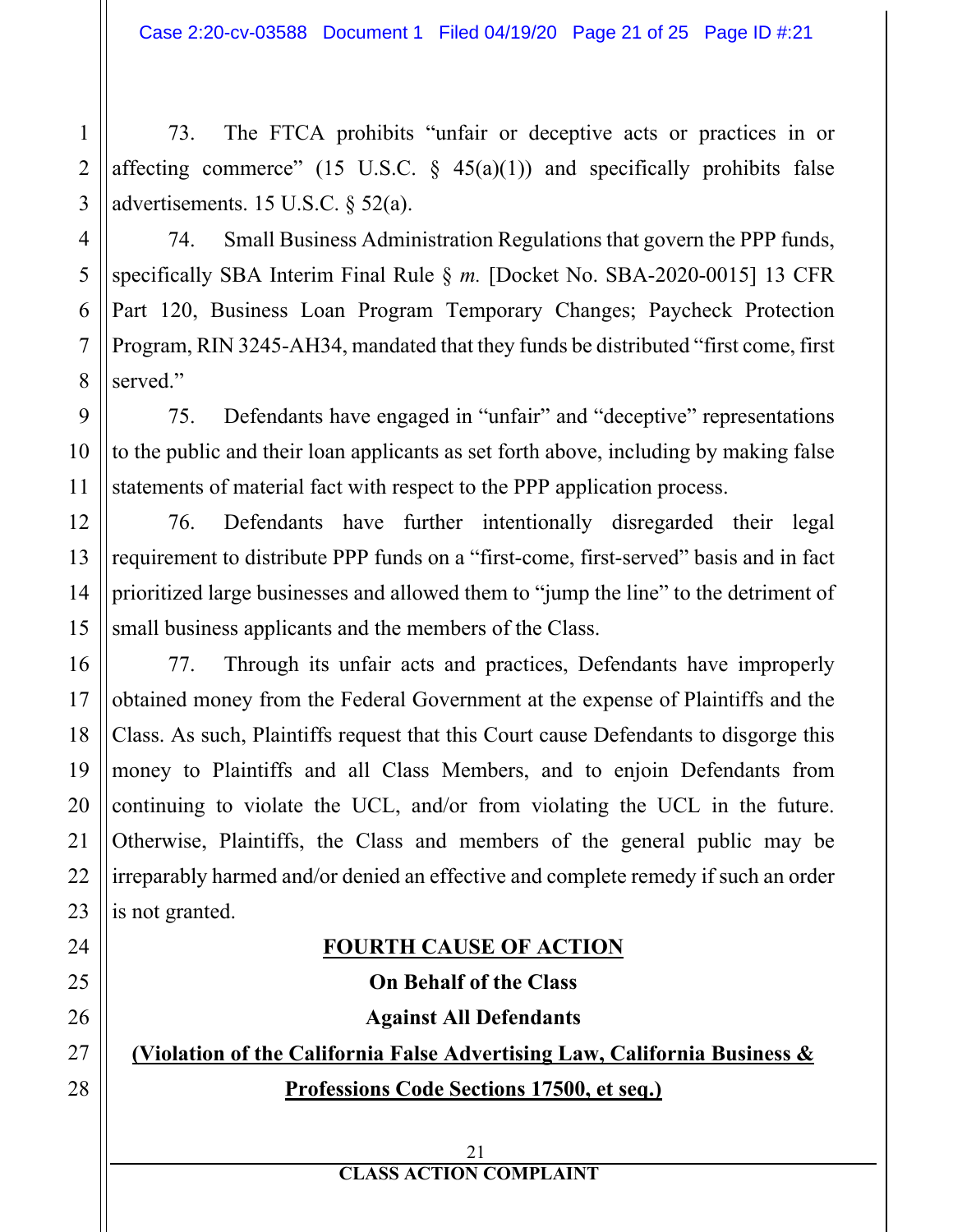78. Plaintiffs hereby incorporate by reference the foregoing allegations as if fully set forth herein.

79. The California False Advertising Law prohibits unfair, deceptive, untrue, or misleading communications and statements, including, but not limited to, false statements as to the nature of services to be provided.

80. Defendants made or caused one another to make false and misleading representations to Plaintiffs and Class Members concerning the nature of the services they would be providing as PPP loan administrators. Defendants knew, or should have known, that the PPP applications would not be processed on a "firstcome, first-served basis" and yet they represented to the contrary to their customers and to the public. Further, Defendants knew or should have known that the "focus" of the bank was not on facilitating loans to small businesses with, for example, less than 50 employees, yet they represented to the contrary to the public and their customers.

81. Through its false representations and unfair acts and practices, Defendants have improperly obtained money from the Federal Government at the expense of Plaintiffs and the Class. As such, Plaintiffs requests that this Court cause Defendants to disgorge this money to Plaintiffs and all Class Members, and to enjoin Defendants from continuing to violate the UCL as discussed herein and/or from violating the UCL in the future. Otherwise, Plaintiffs, the Class and members of the general public may be irreparably harmed and/or denied an effective and complete remedy if such an order is not granted.

# **FIFTH CAUSE OF ACTION On Behalf of the Class Against All Defendants FRAUDULENT CONCEALMENT**

82. Plaintiffs hereby incorporate by reference the foregoing allegations as if fully set forth herein.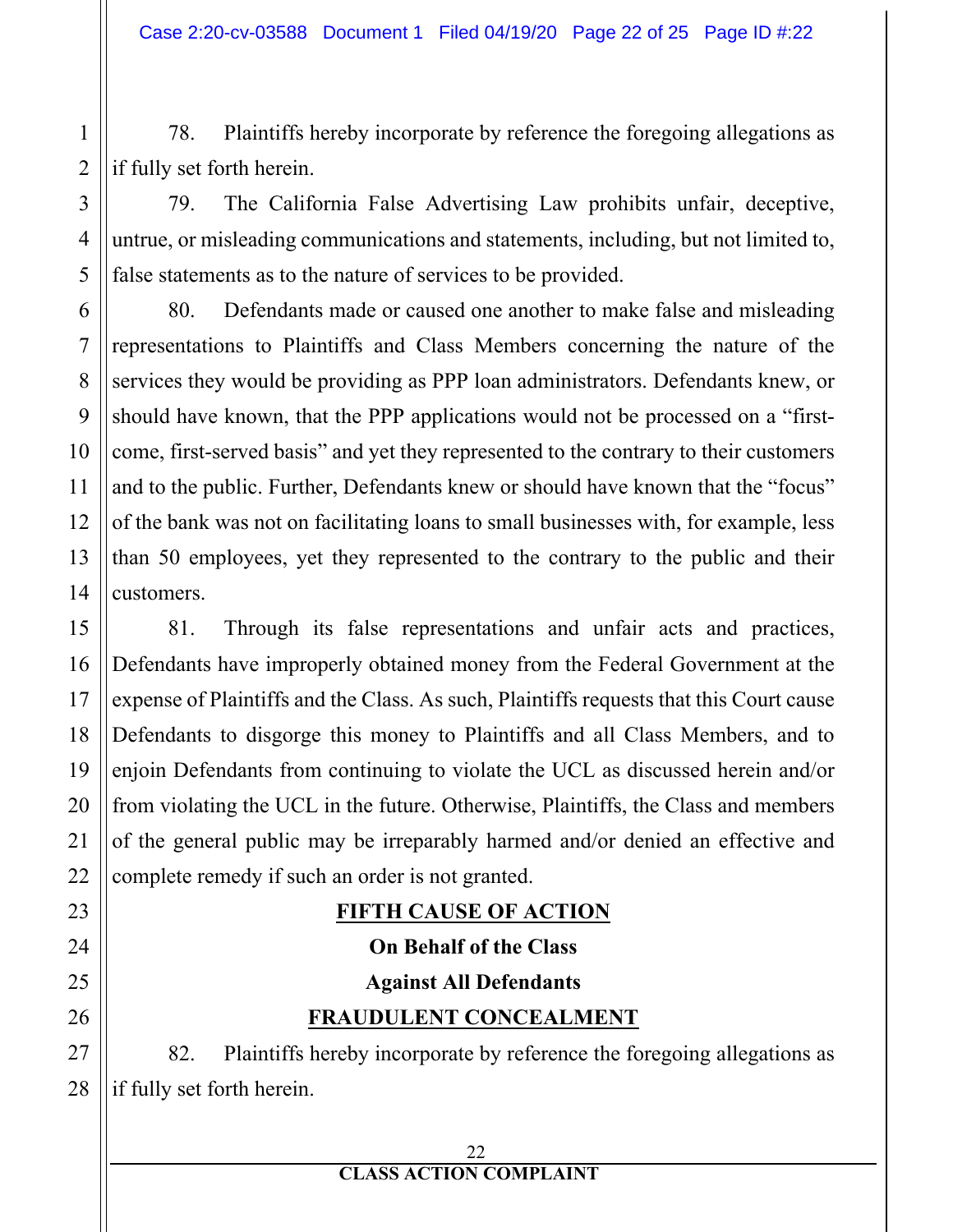83. Due to the nature of the transaction and contemplated contract between them, Defendants owed a duty to Plaintiffs and the Class to reasonably disclose facts material to that transaction and to not hide or obscure facts material to that transaction.

84. At all relevant times, Defendants possessed and had exclusive knowledge of material facts not known to the Plaintiffs and Class Members, i.e. the knowledge of how the PPP applications were going to be processed, prioritizing large businesses borrowing large amounts of money and not first-come, first-served.

85. At all relevant times, Defendants actively concealed those material facts from the public and their PPP loan applicants, by intentionally omitting to disclose such facts and by intentionally misleading the Plaintiffs and Class with affirmative statements that were not true.

86. Even if Defendants made some partial representations, Defendants still made efforts to suppress material facts and did not fully disclose and contextualize the material facts known only to them.

87. Plaintiffs and the Class reasonably relied on Defendants' representations in choosing to apply for a PPP loan with Defendant Banks.

88. As a direct result of Defendants' fraudulent concealment of facts material to the PPP loan application transaction, Plaintiff and the Class were induced to apply with Defendants and as a proximate result suffered economic and financial harm to be proven at trial but in excess of \$5 million.

## **PRAYER FOR RELIEF**

WHEREFORE, Plaintiffs, individually and on behalf of the Class, pray for the following relief:

- 1. For an order certifying the class as defined above, appointing Plaintiffs as class representatives for the class, and appointing Plaintiffs' counsel as class counsel for the class;
- 2. For an order declaring Defendants' actions to be unlawful;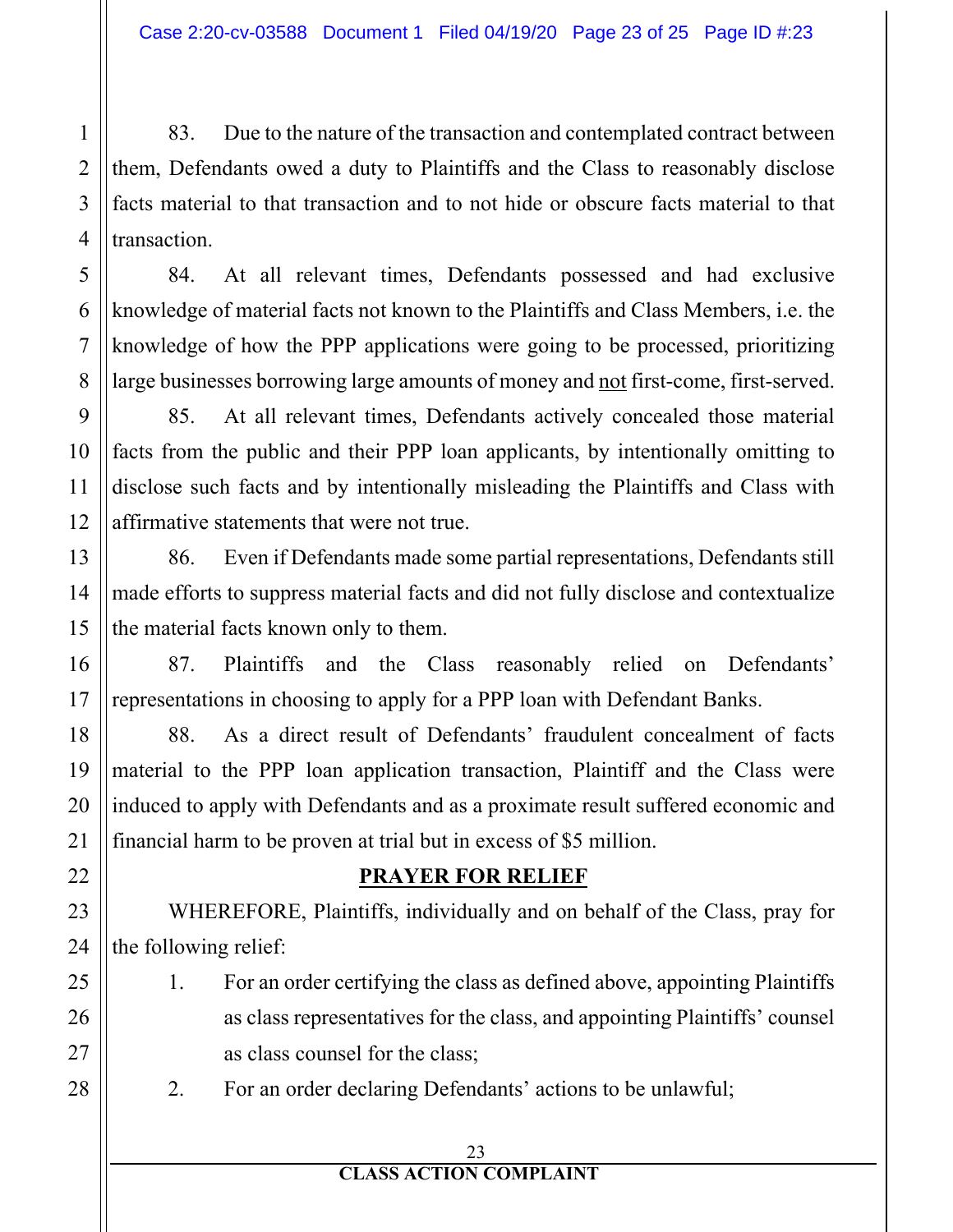24  **CLASS ACTION COMPLAINT**  1 2 3 4 5 6 7 8 9 10 11 12 13 14 15 16 17 18 19 20 21 22 23 24 25 26 27 28 3. For equitable relief to Plaintiffs and Class Members; 4. For injunctive relief prohibiting Defendants from engaging in the misconduct described herein; 5. For an award of all recoverable compensatory, statutory, and other damages sustained by Plaintiffs and class members, including disgorgement, unjust enrichment, and all other available relief under applicable law; 6. For an award of treble damages pursuant to 18 U.S.C. § 1964(c) and any other applicable law; 7. For an award of punitive damages pursuant to applicable law; 8. For reasonable attorney's fees and expenses as permitted by applicable statutes and law, including, but not limited to, Code of Civil Procedure section 1021.5; 9. For taxable costs; 10. For pre and post-judgment interest as allowed by law; and 11. For any other relief the Court deems just. Dated: April 19, 2020 **STALWART LAW GROUP** By: */s/ Dylan Ruga*  Dylan Ruga, Esq. Ji-In Lee Houck, Esq. David M. Angeloff, Esq. *Attorneys for Plaintiffs and the Proposed Class*